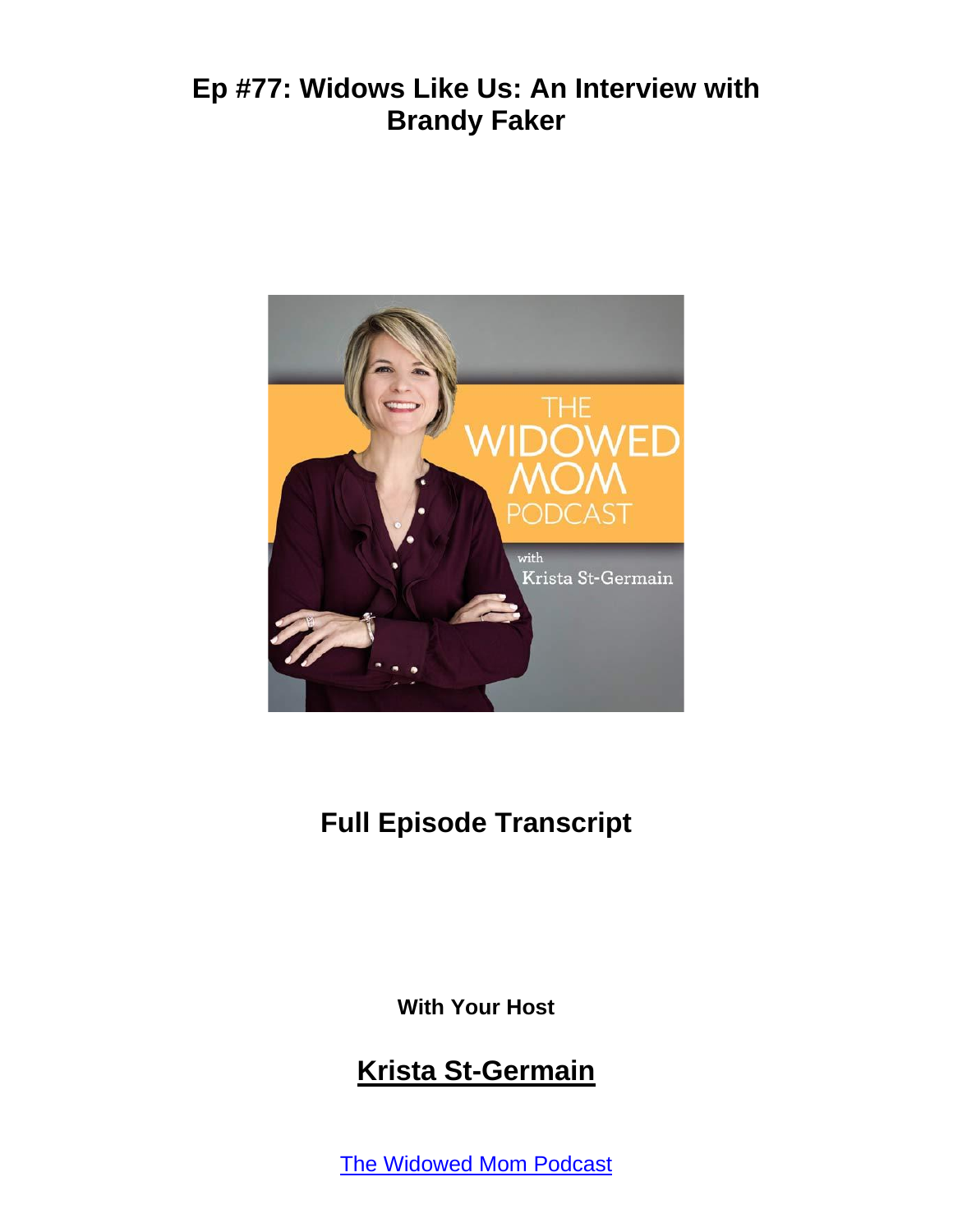Welcome to *The Widowed Mom Podcast*, episode 77, Widows Like Us: An Interview with Brandy Faker.

Welcome to *The Widowed Mom Podcast*, the only podcast that offers a proven process to help you work through your grief, to grow, evolve, and create a future you can truly look forward to. Here's your host, Master Certified life coach, grief expert, widow, and mom, Krista St-Germain.

Hey there. Welcome to another episode of the podcast. I've got a good one for you this week. Just had a lovely conversation with a widow and a mom who is just like us, and she's one of my clients. And she has a story that I think you are going to find relatable and encouraging and I just think you're going to love it.

So I am proud to present this interview with Brandy Faker, and also, before we jump into that, to remind you that I'm doing a giveaway because giveaways are fun and because I really want to reach a million widows with this podcast.

So if you would like to win a \$100 Visa card, then you can enter this contest as many times as you like between now and the end of December, simply by going to Apple Podcasts and reviewing the podcast, or going to social media and sharing the podcast.

You can do that on Instagram, where you can find me @lifecoachkrista, or on Facebook, where you can find me at Coaching with Krista. And when you do any one of these three things, review the podcast in Apple Podcasts, share it in Instagram or on Facebook, if you email support@coachingwithkrista.com, we will enter you into the contest for a \$100 Visa gift card.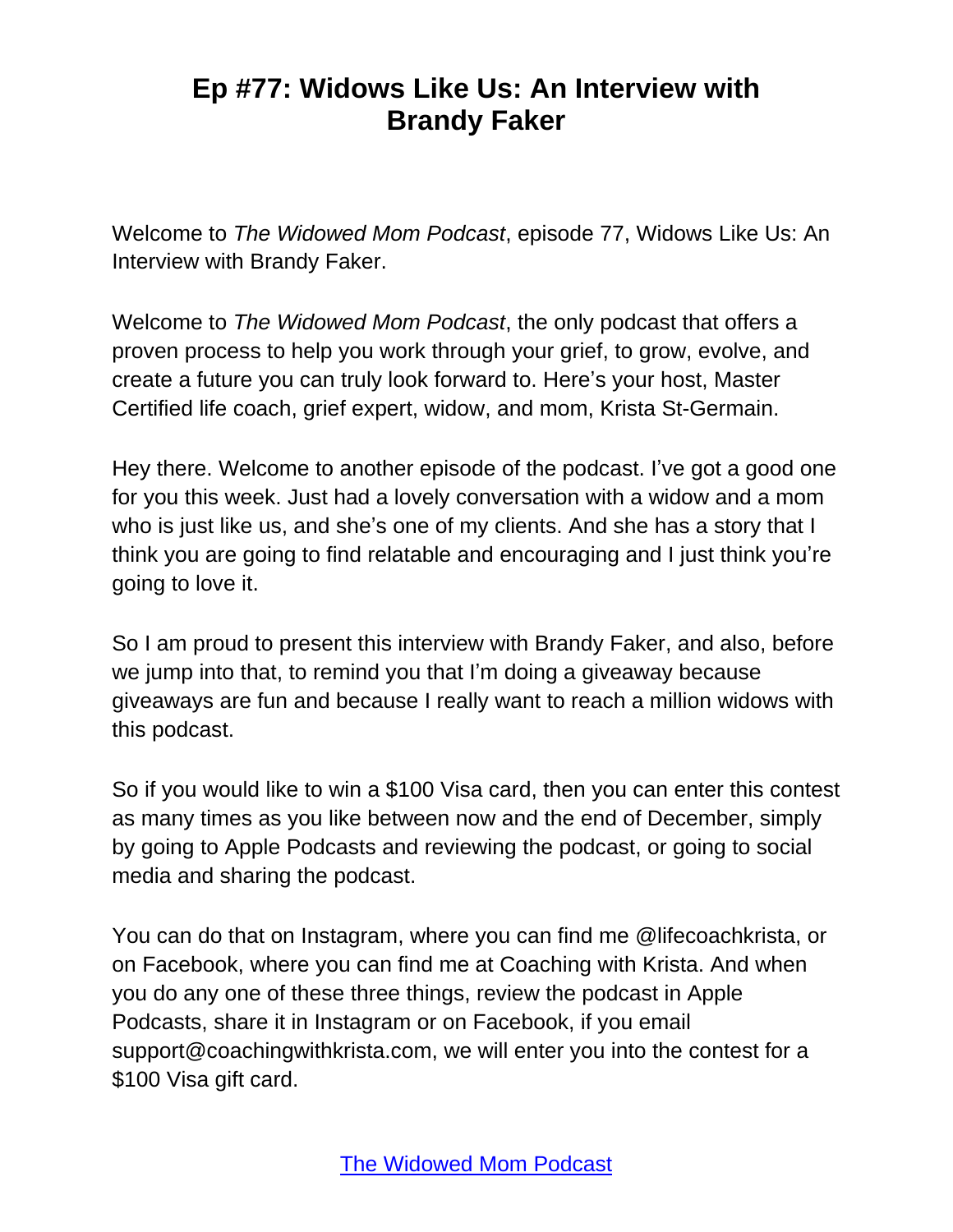So every time you do it, email us, support@coachingwithkrista.com and we will get you entered. So the more you share, the better your odds. We're going to have fun. We're going to get this podcast in the hands of more widows like us who need it.

And then we get to spend some money, maybe on ourselves or on our family, or whatever it is we want to do. Alright, let's go ahead and jump into my interview with Brandy. Enjoy.

—

Krista: So welcome Brandy, I am excited to have you on the podcast.

Brandy: Thank you. I'm excited to be here.

Krista: So for those who don't yet know you, I'll have you introduce yourself in a second, but the reason I wanted you to come on the podcast is because we've been coaching together now for a little over a year inside of Mom Goes On, and it's been really fun to watch your transformation.

And I know that sometimes the widowed mom experience feels very isolating, and so the more I can give other widows inspiring examples that are authentic, not super shiny and positive and unrealistic and happyhappy all the time, but true authentic examples the better. And I think you're going to do that today. So why don't you just start by introducing us? Tell us a little bit about Brandy.

Brandy: Okay. So my name is Brandy. I was born and raised in Georgia and went to nursing school, got out of nursing school, and decided to try something totally different. So I moved to Colorado, outside of Denver, with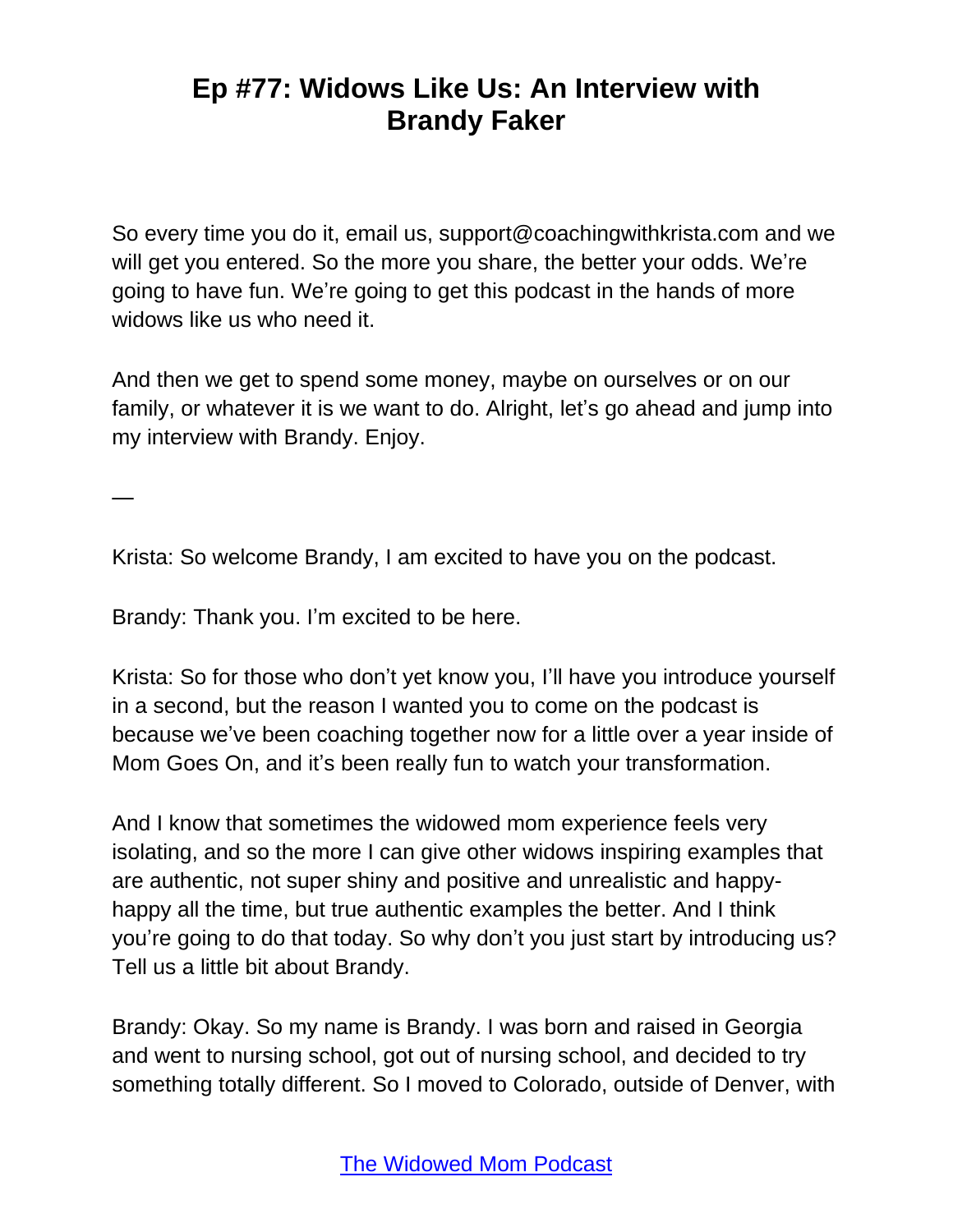a friend that I graduated nursing school with, with the intent of it was only going to be a year.

That was kind of both of us. It's only going to be a year. We'll just check this out, do something different, might go back, might go somewhere else. Well, we're both still here and that was in 2003. So long time. Pretty crazy. Both still here.

And about four months after we moved out here, hence the reason I stayed; I met my would-be husband Todd. But I work as a nurse, I have worked all over town, different places, and now I actually even before COVID, work from home on an online nursing program, which is awesome. I love it.

I have two kids, they're eight, and I can't believe it, six now. And I live on a mini farm on five acres and I have three horses and dogs and a cat and a tractor and yeah, just living life.

Krista: The whole deal.

Brandy: The whole deal. And it's a blast. It's hard work, but it's a lot of fun.

Krista: So tell us a little bit about Todd and I'd love to hear what he was like before you tell us maybe this story about him. What was he like?

Brandy: When he walked in a room, everybody just gravitated to him. He was one of those. My daughter actually is like that too. I was more in the couple relationship like the one sort of the background. But he never met a stranger, he loved to help everybody. If he saw somebody that didn't have a coat or whatever, he'd just take his off and give it to them. Stuff like that.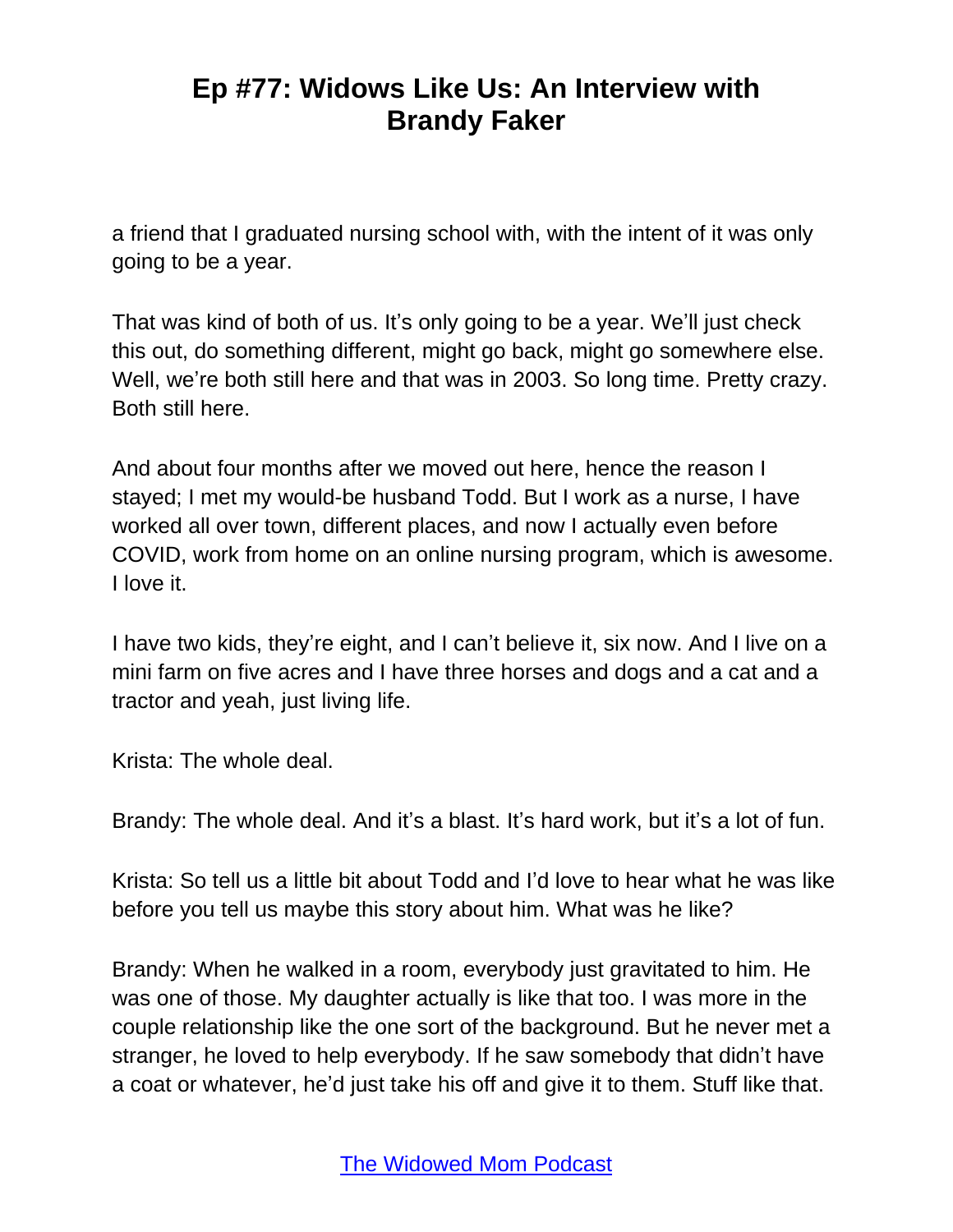He had kept friends since third grade. And they were still really good friends. Did things together, went and visited each other, did guy trips together, stuff like that. So yeah, he was just great all-around guy. Great guy.

Krista: And tell us a little bit about how he passed, what led up to all of that, what that was like for you.

Brandy: So he was super healthy, never sick, so active. He was an amazing snowboarder, mountain biked, all this kind of stuff. So he came down with what I thought was a cold. Being a nurse, I'm like, it's just a cold, you'll be fine. And he didn't get better. And then he started getting really sick, and I thought, oh, he probably needs to go the hospital and get fluids. He's dehydrated.

Well, we go in there and they're like, we want to keep you for overnight observation because your kidney values look a little off, and I'm thinking, oh, it's just because he's dehydrated, this will be fine. Well, it wasn't fine. In four days' time, came back and diagnosed him with a rare form of non-Hodgkin lymphoma. Totally shocking because he was two or three weeks before mountain biking with friends, going to work every day. The stuff that everybody goes.

Krista: And your kids were how old at that time?

Brandy: The kids were three, our son was three, and our daughter was 10 months old. So he stayed in the hospital for a month and they did the chemo and all that stuff. Came home, and he was okay for two months. And then the following month after that, got sick again, had to go back in.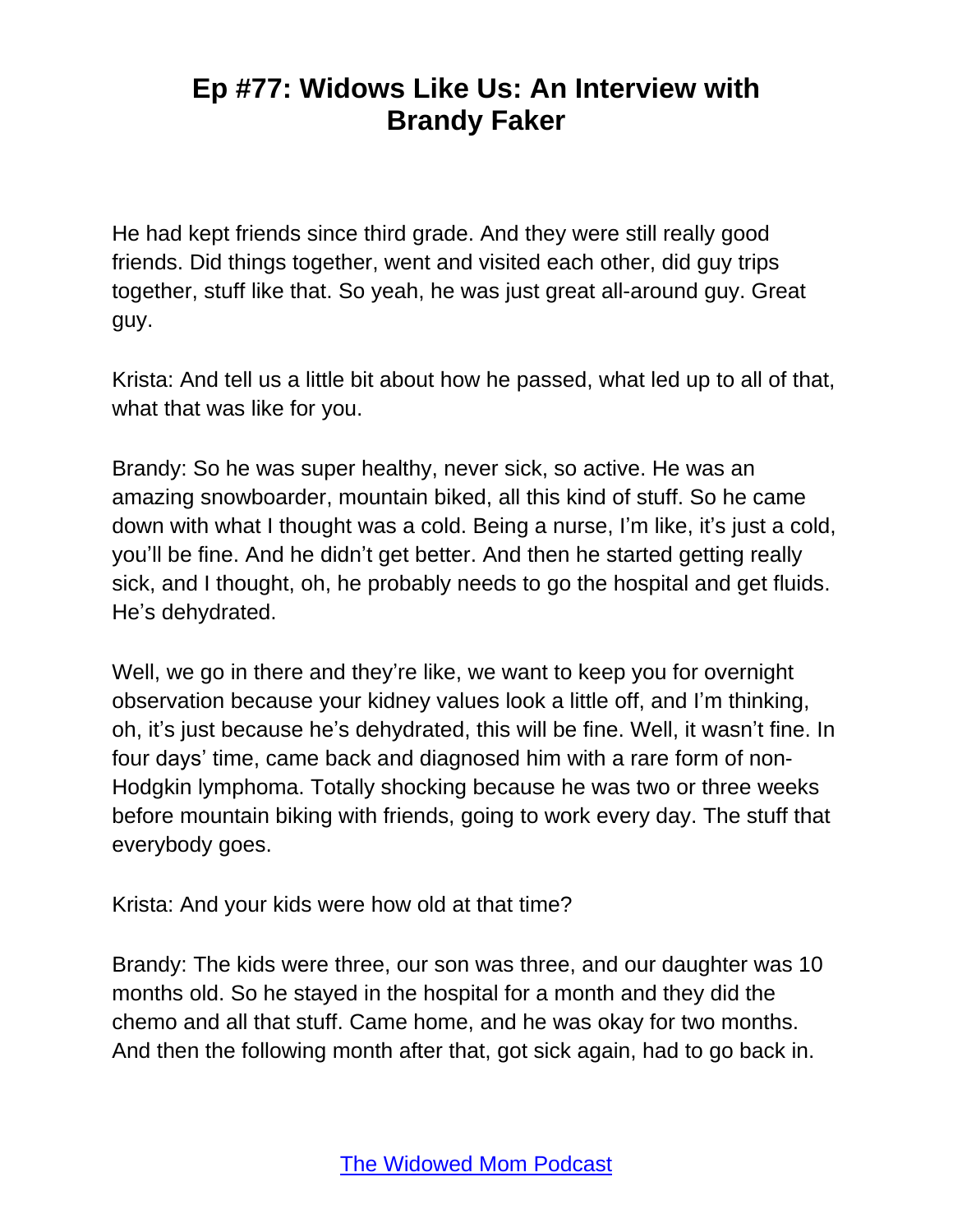Well, what happened was even more rare. It's only happened a handful of times. The cancer spread to his brain. This particular kind typically doesn't do that, but in his case it did. And he ended up coming back from all that. They gave him more chemo, a different kind, and it worked.

Everybody was shocked, he was able to come home. And then a week later, he was gone. And he ended up getting an infection because your immune system's real low, and he became septic. And that is what he passed from.

I mean, I say instead of the cancer, but it was really because of that. And oddly enough, through that whole journey with being a nurse and I was a critical care nurse, and I tried to control that entire situation. I questioned everything; I was super fanatic about infection control.

If I saw something a nurse was doing or a doctor and I thought oh, that doesn't look right, that could cause an infection, I would stop them. I had to say can you please wash your hands, change your gloves, whatever it needed to be. And it just is like, oh my gosh. And that's how he passed. The one thing that I was trying to control through the entire process was the one thing that…

Krista: Yeah, and the one thing that you compared to non-healthcare people would be aware of and informed about.

Brandy: Exactly, yeah. So we were in the hospital and even two days before he passed, he was up, eating, everything looked fine. And in about 24 to 36 hours' time, went from fine, thinking he's going to be able to go home to gone.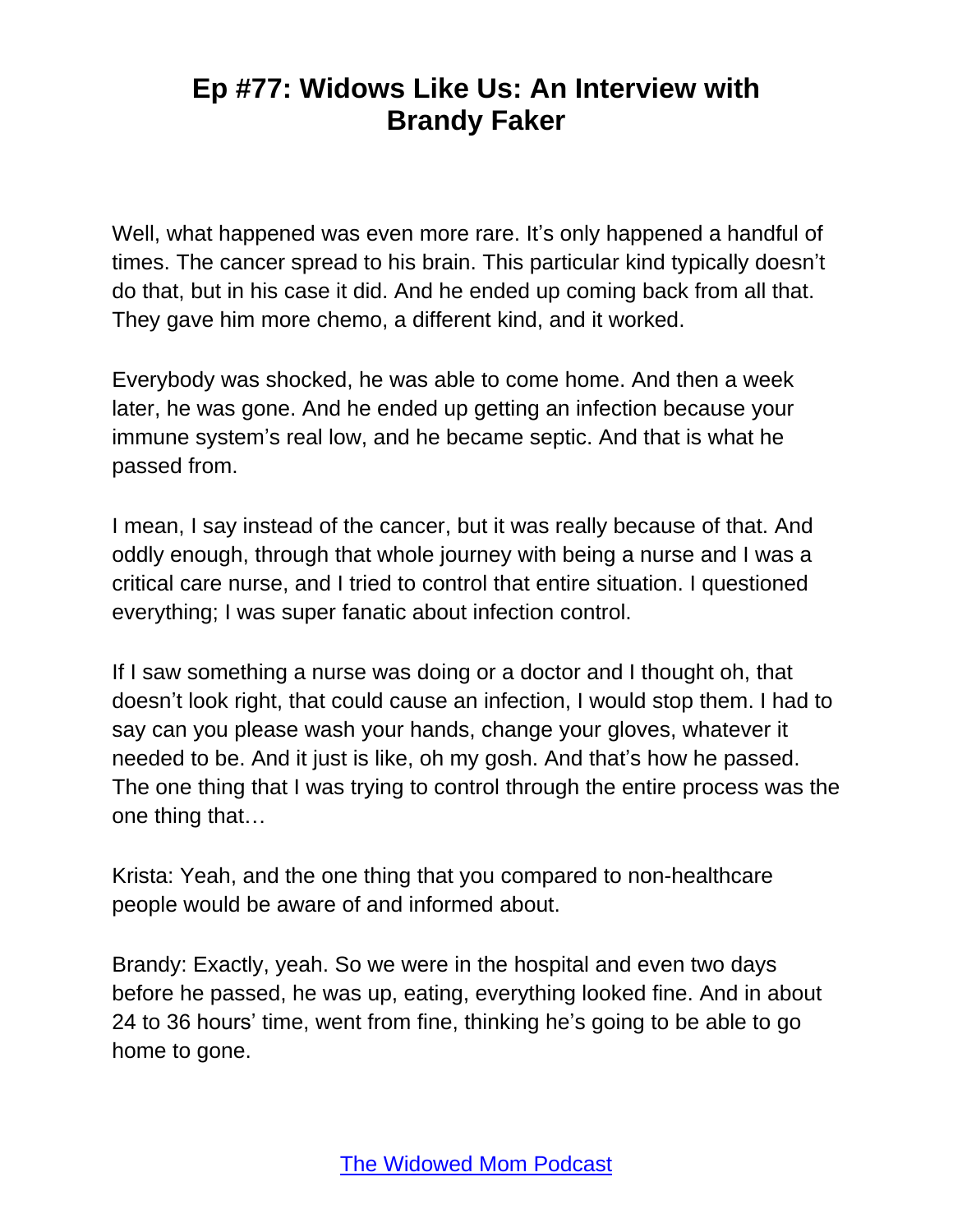Krista: And so what was then kind of your acute grief experience? What do you recall from the early days and at what point did you kind of, as I like to think about it, unfurl from the fetal position or start to kind of get your head above water?

Brandy: That took a long time but, in the beginning, it was just like, total shock. I remember right after he had passed, I mean, we're still in the hospital. It had just happened. This hospital worker walks in and she's like, I'm sorry for your loss, here's this packet of information. Do you know what funeral home you want to use?

I'm like, what? What are you talking about? How is this even happening? I just couldn't get over how is this happening. So yeah, and then the days after, when people found out, people from all over the country just flocked to our house.

I mean, he knew people all over. And it's like, two days or three days later, massive amounts of people are in my house. I mean, some of them I had met, some of them I had only heard about through all his stories and stuff, but it was so surreal.

And then I've got these two little kids, by this point, our daughter has turned one. So of course she doesn't know anything. And our son is like, mommy, why are all these people here and where's dad? It's like, oh my gosh, how do you explain this stuff? I can't even understand it, much less a threeyear-old. Yeah, it was just - it was a crazy, crazy time.

Then, after we get past the services and all that, everybody goes home. People check on you for a little while, and then that stops. And I will say that I still have a handful of people, even people that really were his friends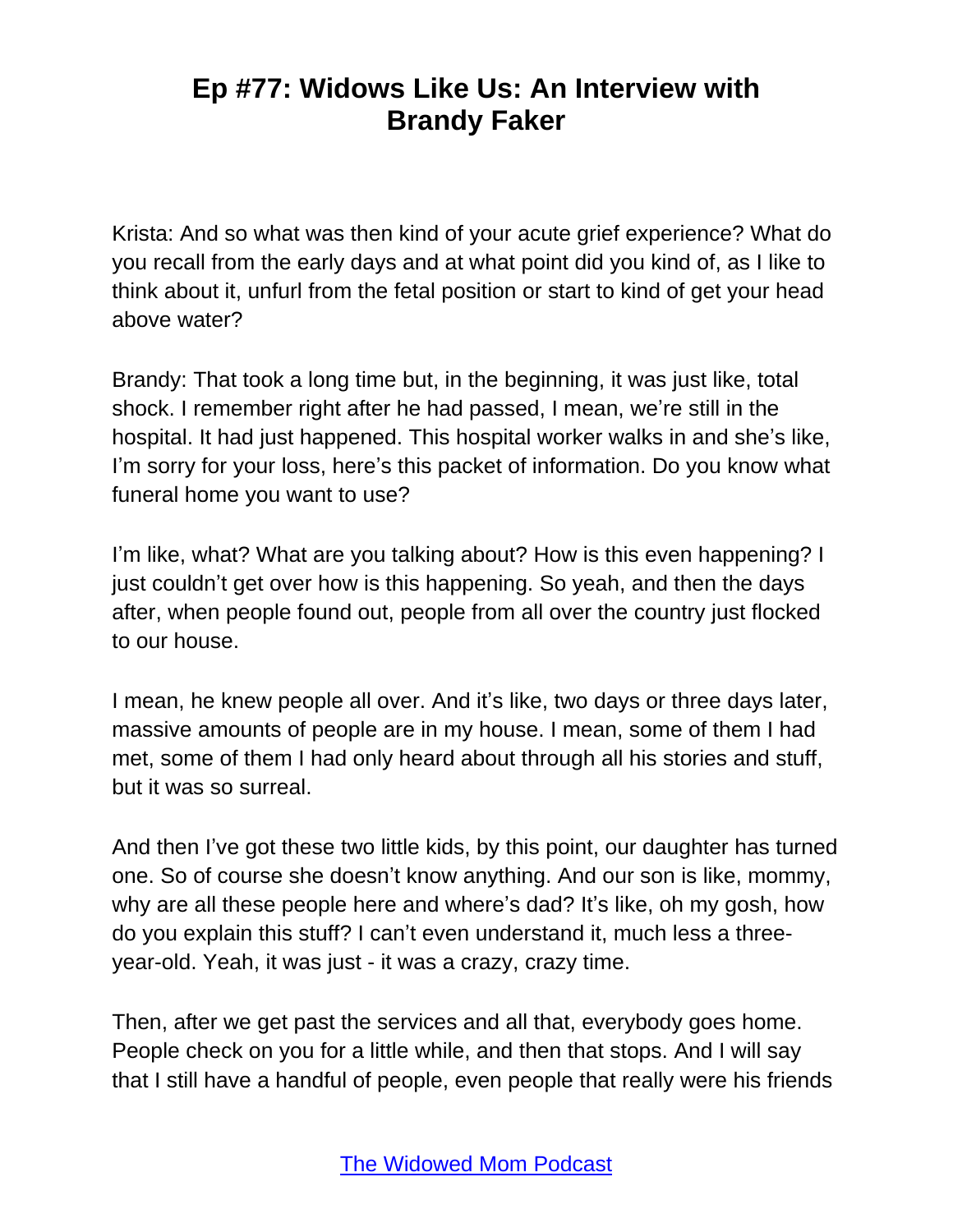that now have become my friends, we still talk, they check on us, they'd do anything for us, which is amazing.

But the majority of people sort of went on about their merry way, which is okay. But it was - I don't even know. It was a long, long time. Probably several years before I was like, okay, this has happened. I just kept thinking, how is this my life? It's not supposed to go this way.

And I remember telling a friend it's like, this is like a story where it's a friend of a friend. Like you've heard about this story, but you don't actually know this person that it's happened to. That's the way I felt. But I kept thinking oh my gosh, this is me, I am now that person, this is now my story.

Krista: Was there a point that you remember where you felt like you moved from that kind of surreal place to acceptance? Or did you kind of dance with it back and forth?

Brandy: I mean, looking back, I think really, I probably did dance with it because I am super good - if I had a superpower, it would be being able to compartmentalize. Working as a nurse for so long, I developed this amazing way of separating myself from taking care of really sick patients.

And that just kicked in and took over. And so I was able to take care of the kids, I got them to school. I mean, six weeks after he passed, I started same company, but I started a new position at work where I had to go through all these weeks of training and I just put on my game face because that's what I had done.

Any time anything happened in my past, that's what I had done. It's like, okay, this has happened, now I've got to figure out what's next. But in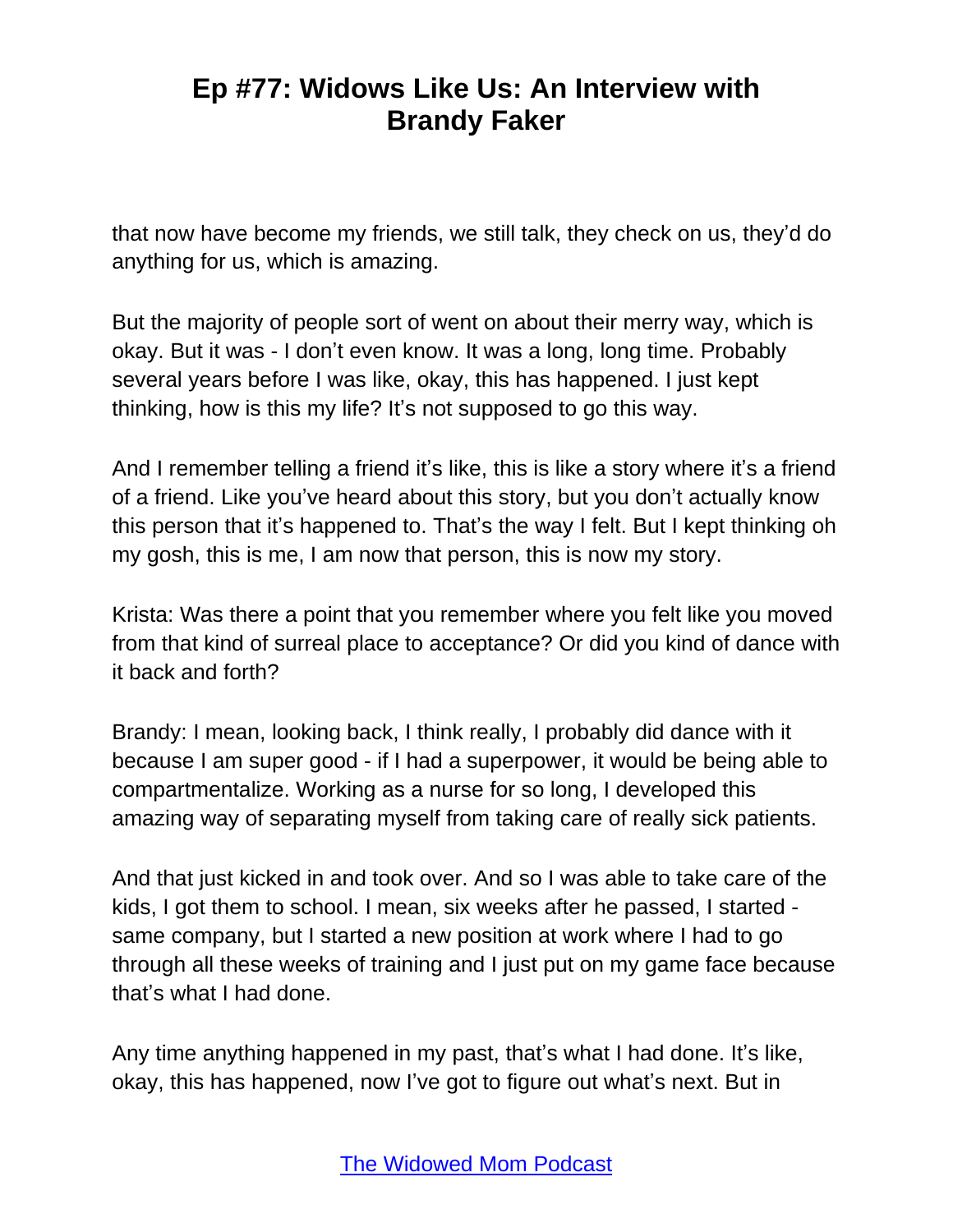figuring out what's next, it wasn't I'm accepting what's happened. I was still thinking I cannot believe this has happened, I cannot believe this is my life.

But in the same sense, I knew or I kept thinking I don't have time to be sad, I've got to raise these kids, I've got to keep this house going and this five acres and I'm working full time. And another piece of the story is I'm an only child and my dad had health problems.

And my husband had actually talked to all of us into moving in together because I was going back and forth between my house and their house, caring for my dad, and then at the time, we'd had our first child. And so my mother was our babysitter.

So it was like, I was going there, and she was coming to our house. And he's like, it just makes more sense if just all move in together. And we're all like, what? Like, this is crazy. I cannot live with my parents and my parents were like, we don't want to live with her.

But anyway, he talked us all into it. So we bought a different house, we all moved in together, they have their separate spots and we have ours. And it just worked, but who knew that they were going to be the ones helping with him being sick and passing, instead of it being the other way around.

So I was like, oh okay, it's me, I've got to take care of two kids, this place, my parents, it's a lot. And just survival mode kicked in and that's what I did for years.

Krista: Before we started coaching together, did you do anything else for support? Therapy, any sort of group programs or anything else, or did you just go it alone?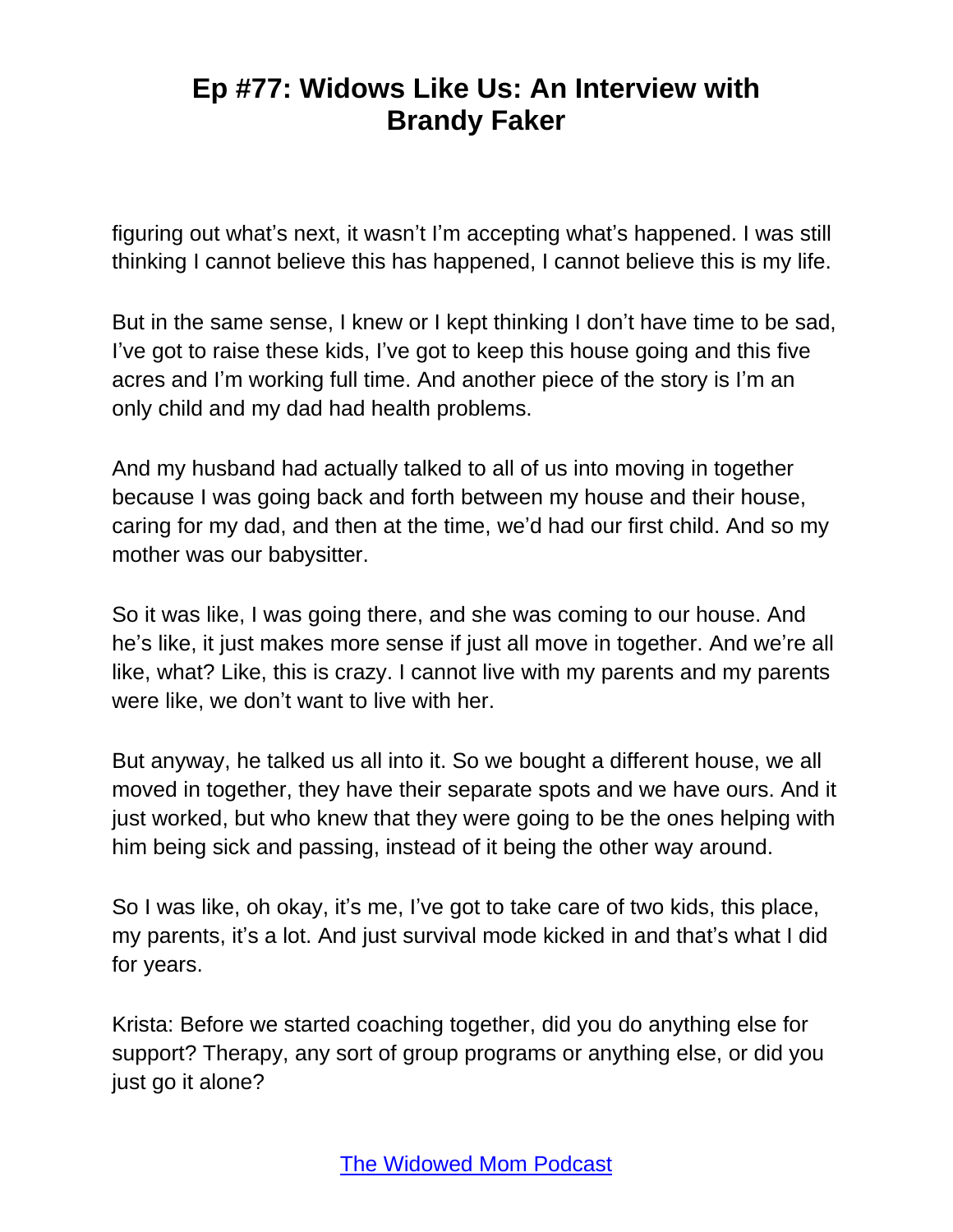Brandy: I really just went at it alone. I remember a few days after he had passed, the church I went to, they have a grief share program, and they were having this grief share for the holidays or something like that. And they're like, oh, you should really come.

And I thought, oh my goodness. So I went, not - and I'm in this room of people and again, the thought kicked in, how am I here? How is this real? This should not be happening; I should not be here. So that one experience I was like, nope, that's not for me.

I've dealt with other life problems before on my own, and I'm going to deal with this one too. And the other thing I thought is I'm a Christian, I go to church, I read my Bible. That's enough. If I do those things, I will be fine.

Well, come to find out it was great and that piece of it was extremely supportive for me, but it wasn't enough. The other thing I did was about maybe six months or so into it, I thought okay, I have to do something that's just for me. And if I try to meet a friend for coffee or lunch or whatever, that is something that I can cancel, and I probably would have.

The day of or whatever, I would have said can't go, don't want to go, whatever. So I thought what's the one thing that I would be forced to do? And growing up, I had horses and loved them so much, and at that time, I didn't have any. So that is what I went back to.

Krista: I don't think I knew that because when we met, you had horses and I think my assumption was just that you always had.

Brandy: No. When we moved out here, we didn't get horses. We had the land, but we had no barn, no horses. So my dad was huge into horses and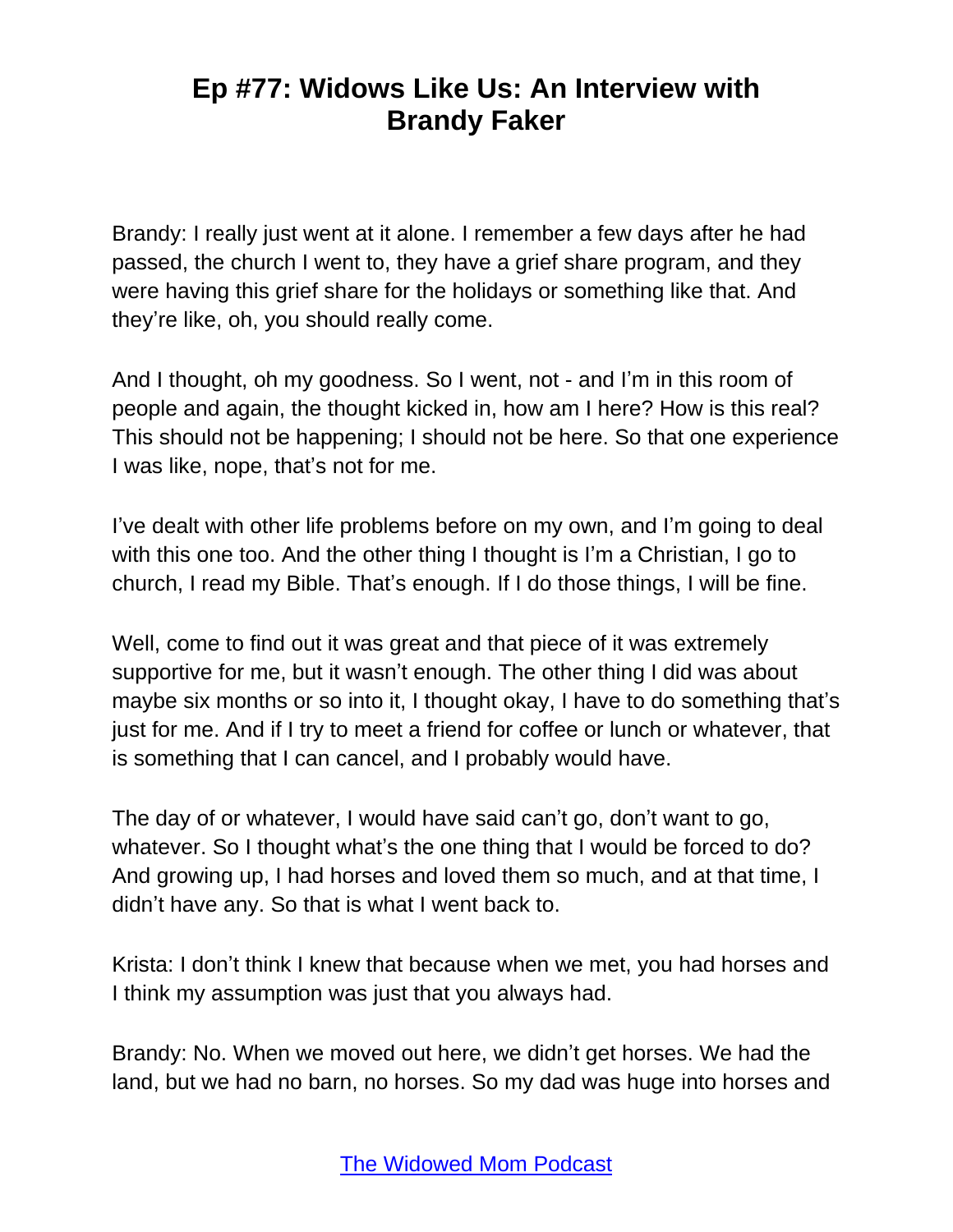that's how I got into it. And anyway, I started talking to him about it and he was like, yeah, that might be a good idea. So he actually developed plans for a barn, we got a barn built, I found a couple horses and I bought those, and it was great.

And it still is great. That's my little oasis. And it's something I have to do every single day, twice a day, morning and night, if not more than that. My sort of space in the world. The kids are interested but they don't really go down there that often. So that is what I chose to do because of course, you can't cancel that. You've got to take care of them every day.

Krista: Though I remember and I want to know what switched for you, I remember when we first talked before you started coaching, I remember you were telling yourself you didn't have time to ride, right? And that was one of the major things you wanted to change, right?

Brandy: Exactly. And looking back now, and I didn't, or I didn't believe I did. I was still working full time, taking care of these two kids, of course now I've added horses into the mix. And my parents, well my mother - a few years after my husband passed, then my dad got diagnosed with lung cancer and he passed.

So by the time I had met up with you, it was me and my mom and my two kids. But yeah, I really wanted to ride. And I kept telling myself if I had more time to ride, then things will get better. The cloudiness of my mind will clear. The anger that I have will dissipate. It was like, everything was wrapped up in riding. I've just got to get on, I've just got to have time to ride and sort of clear my mind.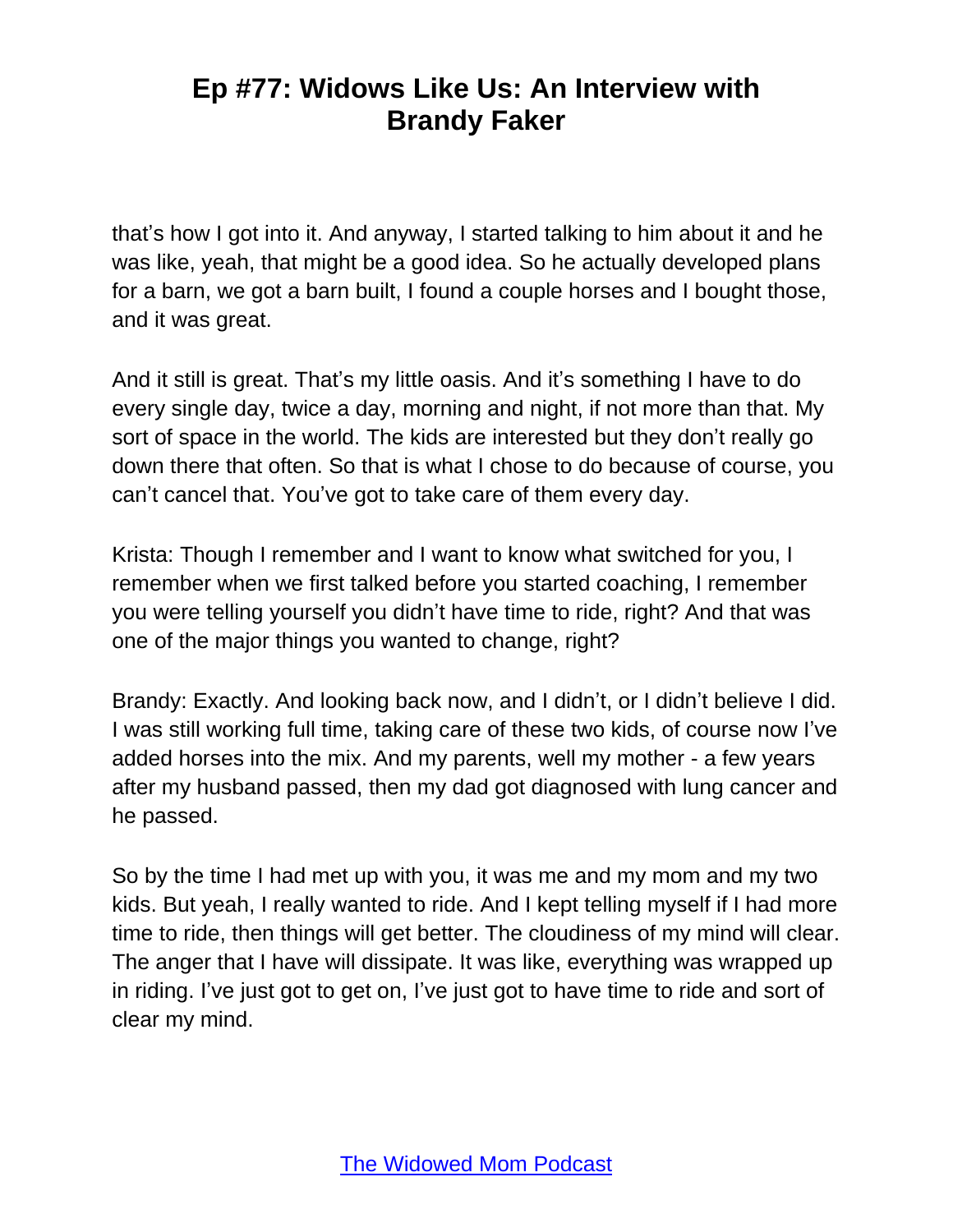But of course, when life happens, that's the thing that gets pushed because it's not something you have to do. You don't have to ride, but I do feel like I have to take care of my kids, I have to work to pay my bills, you know. So it just kept getting pushed and pushed and pushed. And then from that point, we had that initial phone call.

Krista: So what prompted that? Because I remember - sometimes I'll get on the phone with someone and never talk to them before, I have no idea what's going on, they filled out a questionnaire, but I really don't know them. But I remember not feeling that way with you because on social media, you had kind of been engaging with me and coming to lives and commenting on things.

And I felt like I kind of had an awareness of you that I sometimes don't. So what was that like? Your process to actually getting from not being aware that coaching was an option to deciding that it was for you or something you wanted to try?

Brandy: Yeah. Well I'm not a huge social media person, but after this happened, and you kind of talked about it in the beginning, but I felt very isolated because I looked around my world and I saw nobody else like me. The church that I went to, there was not even people that had been through a divorce there. They were all couples, or if they were widowed, they were much, much older.

So I suddenly overnight, it was like, could not relate to this group and they honestly sort of couldn't relate to me either, so I went on a search. And I got on social media and I found some groups. Widow groups, you can sign up. So I did that and one of them was your group, but there was a few others.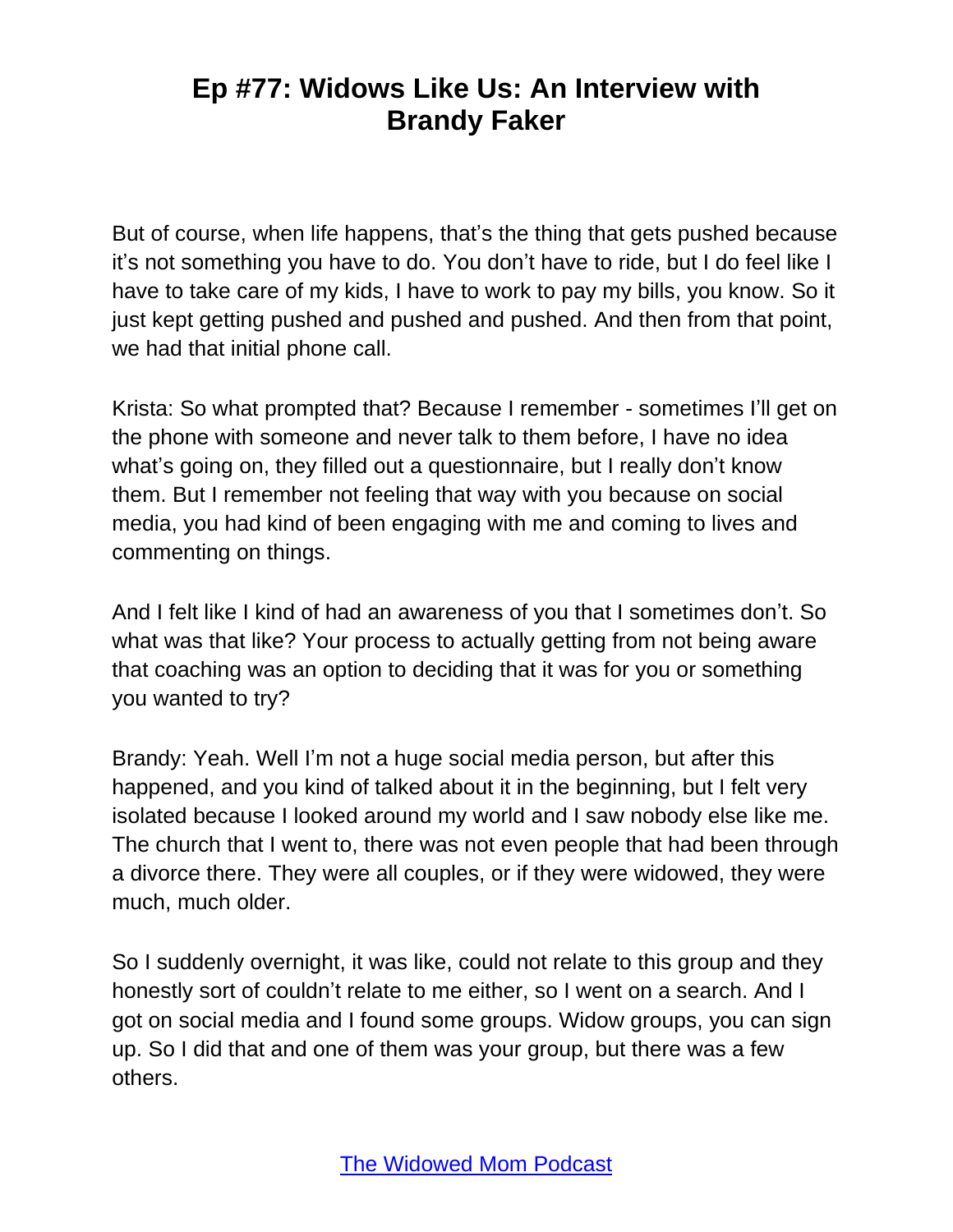And there was a noticeable difference between yours and the others. The others were like, negative, let's just talk about what's happened over and over and over, and I got to the point where I just couldn't go there anymore. And yours, people would talk about their loss, but then the things that you posted was like, you can still love your life. What if all the options were open to you?

And I'm thinking, okay, this is different. I like what she's saying, and I actually reached out to you via direct messenger and I asked about the coaching. And I was really on the fence about it and you wrote back and told me kind of how it was. And at the time it wasn't group coaching. It was…

Krista: I hadn't switched yet.

Brandy: Hadn't switched yet, and my mind kicked in and said you don't need that. Yeah, it said you don't need that. Again, here we go, you are a Christian, you go to church, you read your Bible, that should be enough. But there was this little piece of me that was like, but what if it's not enough?

I hear you, but what if it's not? What if there's something more? So this is typically the way I do things. I say well, let's just check and see. What does it hurt? What does it hurt if I just fill out the form and I just talk with her? That doesn't mean anything, that doesn't mean I'm signing up. It just means I'm talking to somebody.

So that's what I did. And before we got on the phone, I had never even heard of life coaching. I didn't have a clue what it was. So we get on the phone, we talk, and I remember us really talking about my thing was the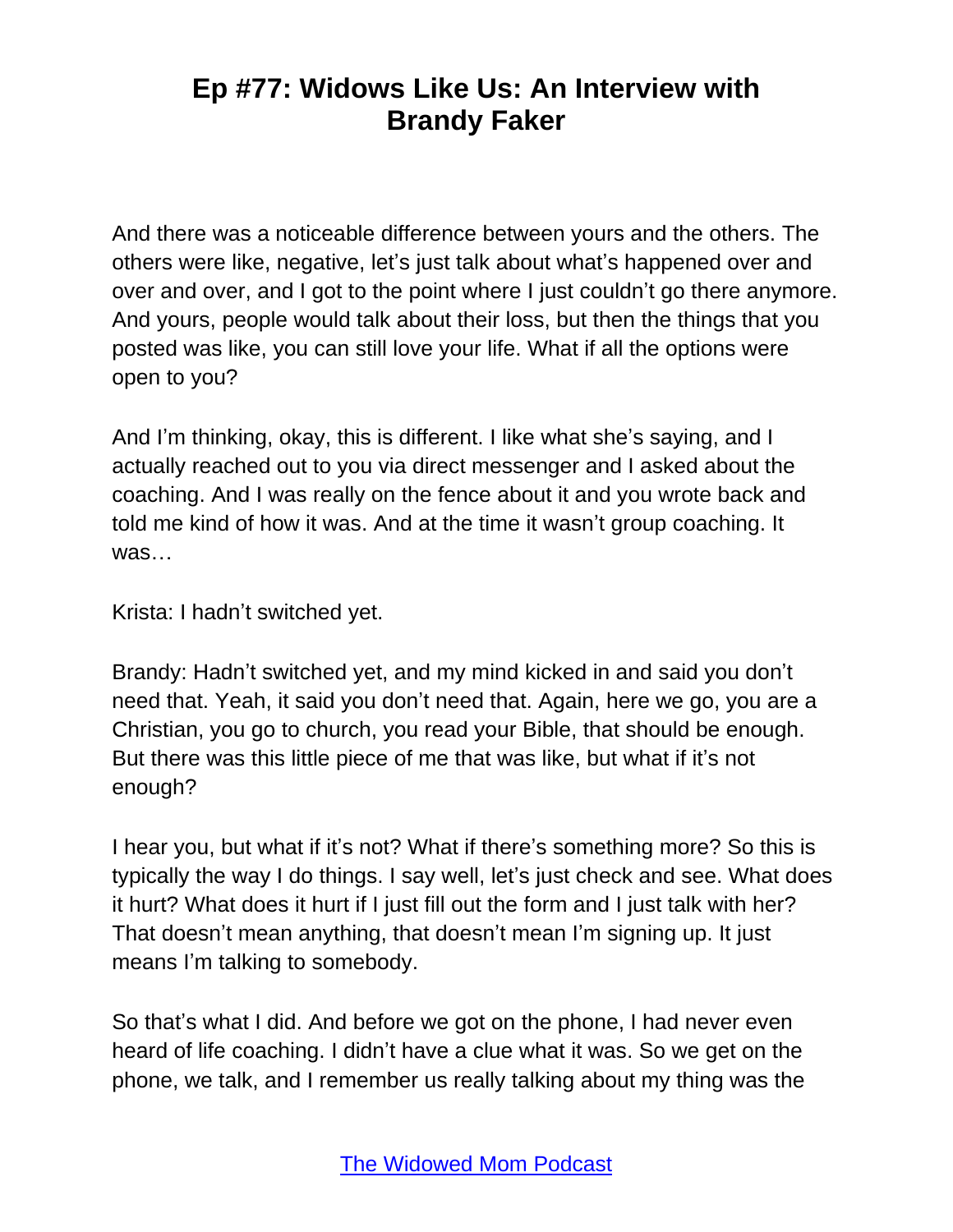time, the horses, riding, because again, I thought all my problems would go away if I had this me time.

And this was what got me. When you said I can help you, that was it. It was like, nobody else - at that point I was four years out, nobody else in my entire community had ever said I can help you. They had always said you're so strong, I'm so sorry, stuff like that.

But it was - it still felt so alone. Until you came along and honestly, you did not know me from anybody, and you said I can help you. And I said oh my gosh, she gets it, she's been there, she's done that, she's living her life, she's doing this to help the rest of us. Sign me up. And it's been amazing. It's been amazing since then. And the tears flow.

Krista: I know right, thanks a lot Brandy.

Brandy: Sorry. You know, it happens.

Krista: I do believe - I really don't think coaching is necessary. It's not a need. Because in grief, it's not like we're broken. I mean, we feel broken, but feeling broken is a part of grief. And so I never want anybody to think they need it. But what I know is coaching can get you where you want to go faster.

Coaching can take away some of the suffering. And so it's been so fun to watch you. What would you say have been some of the biggest changes that you've noticed in yourself?

Brandy: So when we had that first call, I really focused on the time with the horses, but there was another element to it, which was the anger. And I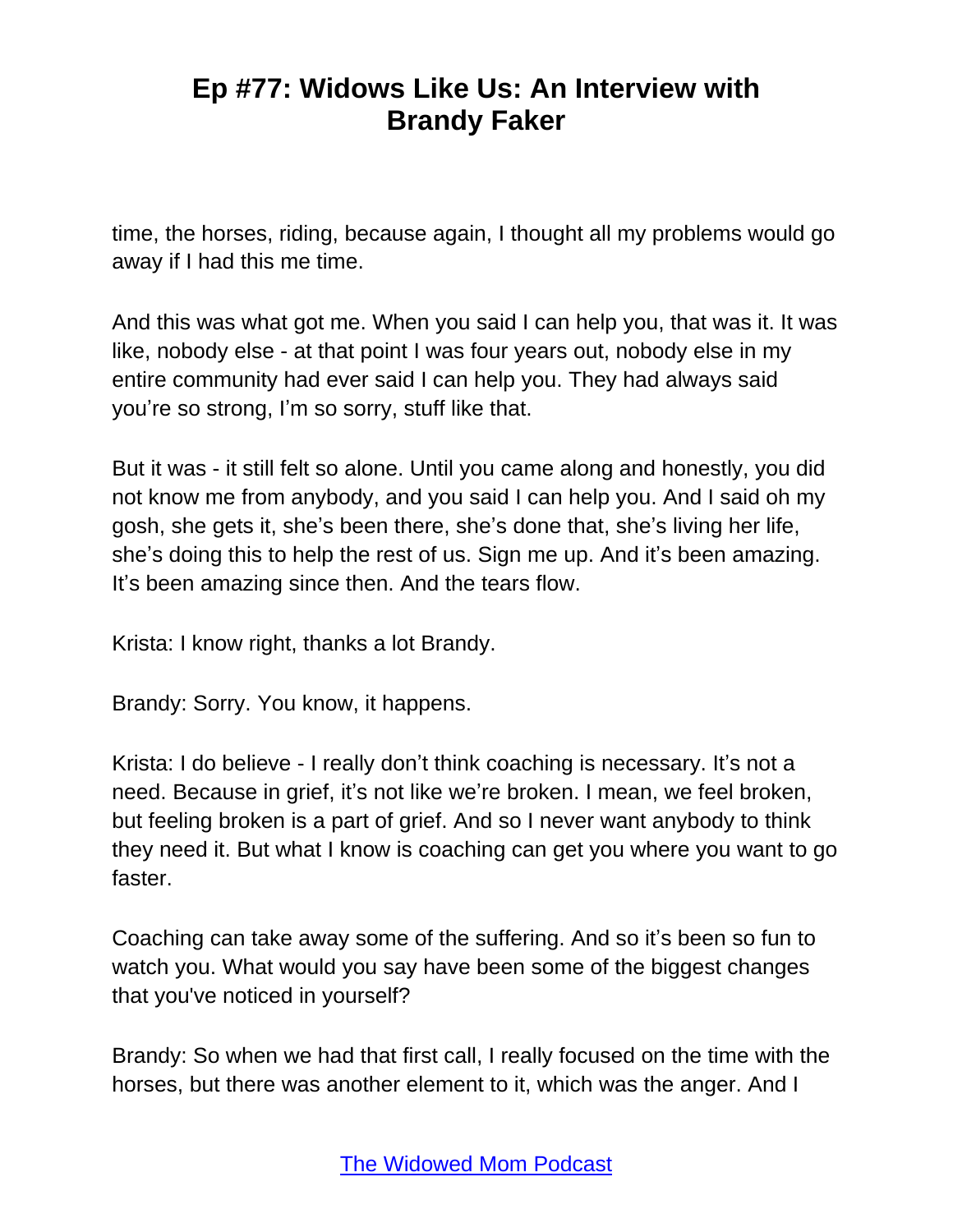think we kind of touched on that a little bit in that call, but really, I was probably skirting around the issue until I really got into the coaching.

And specifically, my anger would come out with my kids. And I'm an only child, so I would sort of justify that as well, all parents get mad and angry with their kids. They get frustrated, they yell, they scream, this is normal.

But there was some sense in me that's like, yeah, but the way that you're behaving, this is not appropriate. I don't want to keep living like this. Because it would be simple things like just kid things. They spill water. I would just go crazy. I would just lose it.

And then that was actually rubbing off on my son and he, a simple thing like his sister doesn't want to play with him or whatever, he would have a meltdown that would last for four hours. I mean, we're talking about a fullon screaming, yelling, throwing, kicking tantrum that would go on for hours and hours.

Well to me, I thought oh he's got a problem. He's not handling this well. I've got to do something for him. It got to be so bad that - his anxiety got so high that I actually took him out of school. And I started homeschooling him, so add that to my plate of full time, all this, homeschooling now.

And I thought, well, if I do that, he'll be fixed. But he wasn't. So I go through the program and this starts coming out. My anger. And we start coaching on it and I'm working on it through the workbooks that you send us. And it finally sort of clicked with me that it's me. It's not him. It is me.

And once I implemented some of these tools that you teach us like you can choose the way that you respond, because I would just explode before I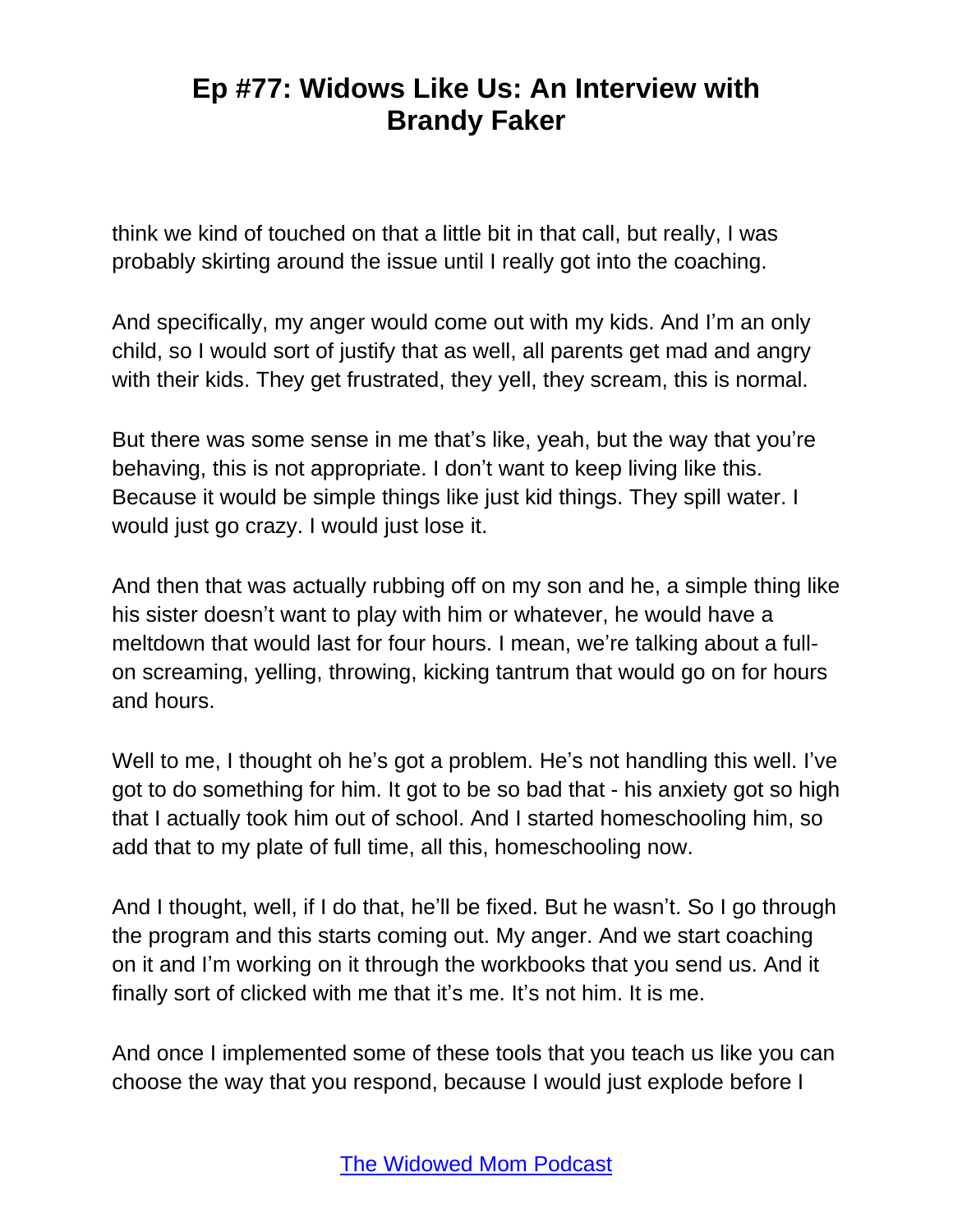even sort of realized what I was doing. It was out there. And it's like okay, you don't have to do that. Yes, he's having a tantrum, you can choose a different way. You can choose to be calm here. You don't have to scream.

And once I started doing that, it was like, he just flipped a switch and all of that went away. And he does not yell and scream and pitch fits hardly at all. And it's really interesting because I notice in myself if I feel real anxious, then he will have a tantrum.

If I can get myself calmed back down, then he's totally fine. And I never realized that connection between a parent and a child. That they feed so much off of your energy. And you think you're hiding it, or I thought I was hiding it from him, which is funny now that I think about it because yelling at them is not hiding my anxiety or my anger. But that's what I thought at the time, but they can tell. They still can totally tell. And they feed right into it.

Krista: Yeah. And I never - before I decided to become a coach, I don't think I fully appreciated the ripple effect it was going to have. Because your son is not in the program. I'm not coaching him but it really is just for me personally I guess as a coach, it's really rewarding to watch the changes in the women that I have the privilege of working with, and then watch how their changes ripple into their families. And it's not going to stop with your son, which is what's so amazing.

Brandy: Yeah, it is amazing. And I try to teach them some of these things, like you can have two emotions at once and that's okay. That right there, explaining that to him was like, mind-blowing. He thought he has to be sad all the time. He didn't realize that oh, I can be happy and sad at the same time.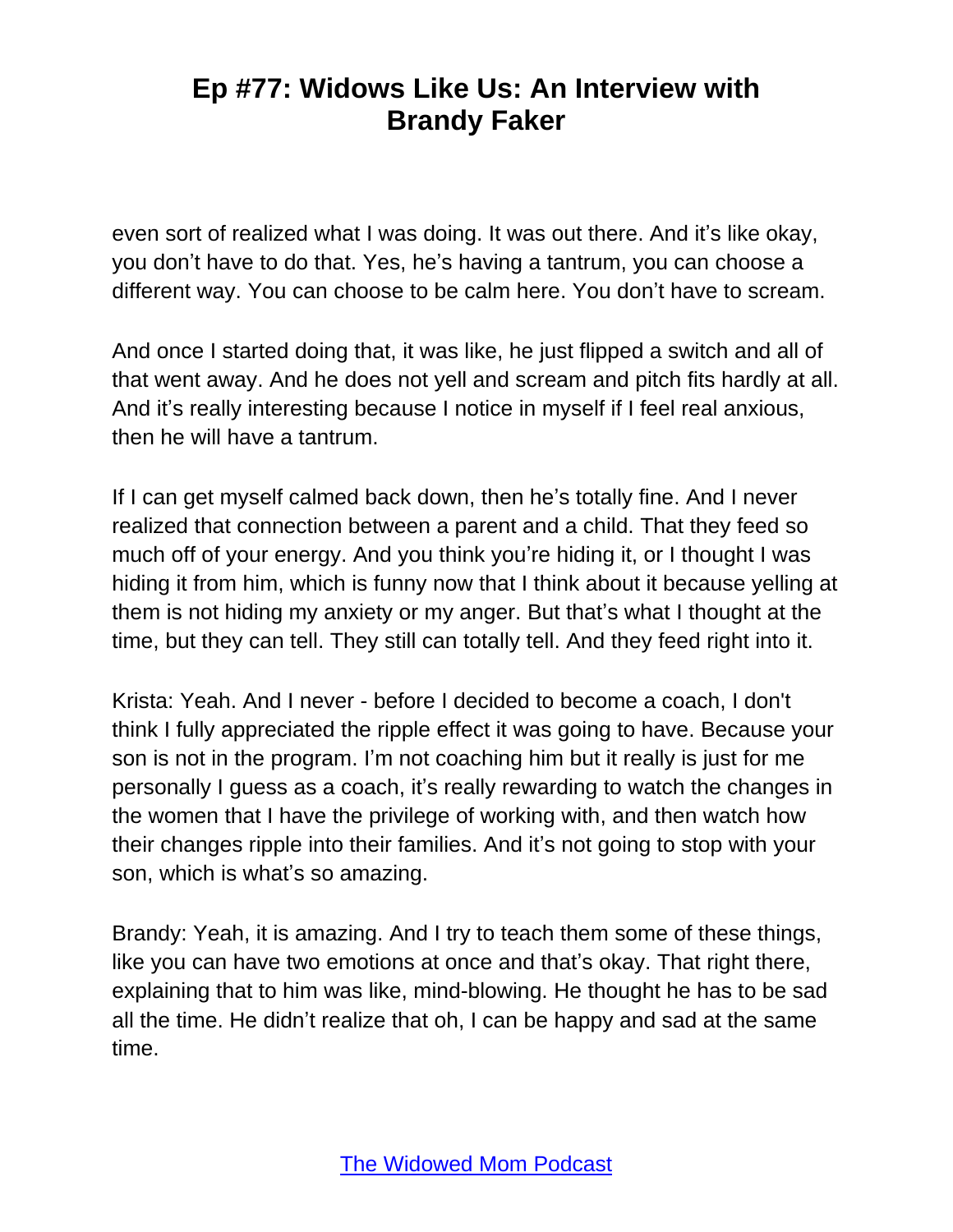I can enjoy whatever it might be, playing outside, and still miss dad. I don't have to always miss dad and just be really sad about that all the time. And that was a game-changer for him. I mean, I remember when it happened, when I taught him, and he's like, lightbulb moment. Like oh really?

And then I think, wow, all the things, stuff like that that we're never taught. We're never taught. We're never taught it. And I just think how exciting it is to now that I've learned all this stuff, to live my life in a different way in how I show up for them and what that's going to mean for them and the way that they grow up, and the way that they might show up when they have a family and children. And that ripple effect of how it will go down, hopefully generations after generation, all because of this. All because…

Krista: All because you decided to take a little chance. So what's the community aspect been like for you? Because you talked about feeling like you were on an island.

Brandy: It's been great. At first, when we first started, I was one of the original ones that signed up for the group coaching, so it was very solid…

Krista: My OGs.

Brandy: There was like, eight of us. We'd get on the Zoom call, we'd talk, we would chat back and forth. It was really great to know that there are other women out there walking a similar path. Even if we're spread out all over, you still know they're there.

And the community has grown. There's a lot more people that's joined, which is amazing, and in doing so, there is a handful of us that is around the Denver area. Like four, five of us.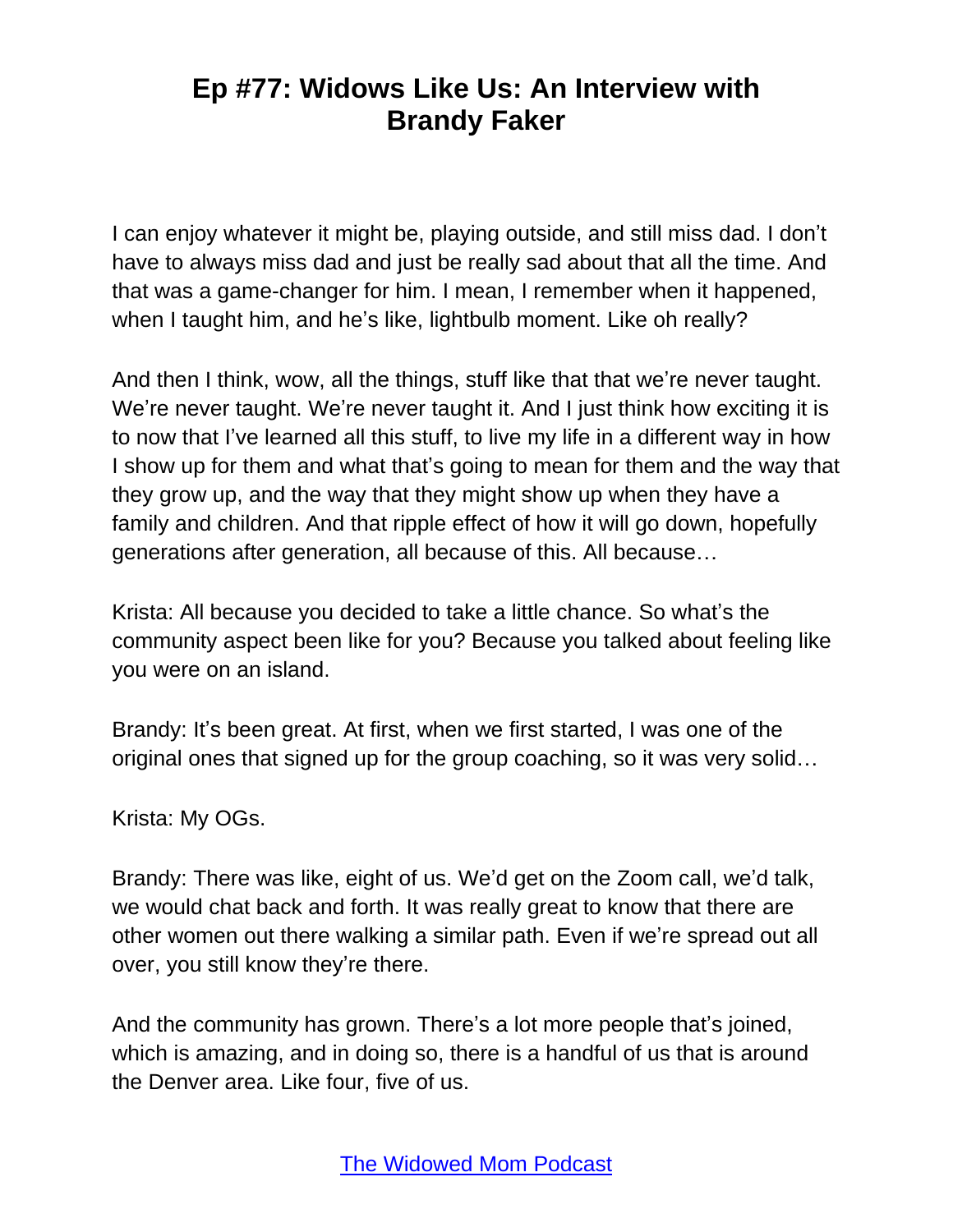Krista: So fun.

Brandy: So we actually started…

Krista: And I don't know why, PS, why is just Front Range, Colorado? I don't know.

Brandy: I don't know. But we have actually started getting together. And that has been so great. And it's very low-key. It's just no stress. We went to one of the ladies' houses, we sat outside, social distancing of course. We sat there and talked.

Another time we went for a hike all together. Just hung out and talked. And it's like, my little peeps. My little peeps, they get me, it's so great. I just love it. I just love it, and we're going to continue to do that with each other. It's like when no one else in the world you feel like gets you, this group does.

Krista: I believe that's so true. And people sometimes I think they think oneon-one coaching is going to be more impactful than groups, but what I have found is there's something so powerful about normalizing all of these things that are just part of the struggle. Because I worked with so many women one-on-one and they always think there's something wrong with them.

They always think that they are the ones, or they should be farther along. So it's something even anger, which you mentioned you kind of skirted around when we initially talked, I mean, I'm just thinking of yesterday's call for example.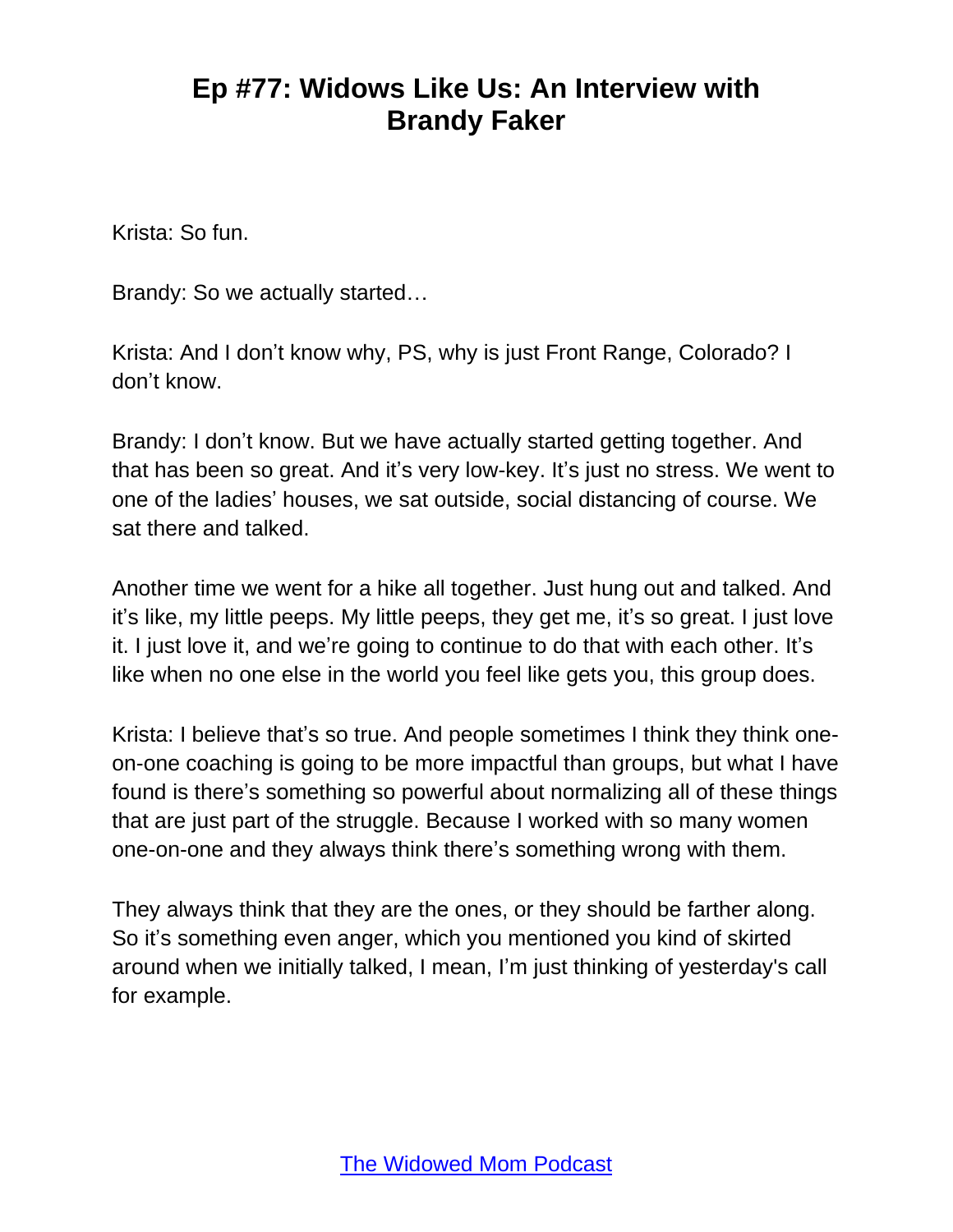When one person starts talking about how they feel angry, it just normalizes it for everybody else. And then we get to make so much progress faster because we can get past the it's just me kind of problem.

Brandy: Right, exactly. And you know, I tend to sort of keep to myself. And that was just another reason why I didn't do the grief share program and stuff like that. And I was a little bit apprehensive about joining a group coaching, even when it was just eight of us. Spilling all these feelings out to people I don't know who they are.

But it was so comfortable and exactly what you're saying. Once people started sort of saying I'm dealing with this, or I need help with that or whatever it might be, it was just a sense of relief almost. And as it's grown, it's not intimidating at all to get coached in front of these women because you - or at least for me, I think one of them might be going through the same thing.

Or they're getting coached and I think oh, I don't think that, or I can sort of tune this out because that's not really something that I deal with, and then either you or her that's being coached will say something and it's like, kaboom, no, that is me, that is what I think. Okay, pay attention, pay a little more attention to what they're saying because it's like you don't even realize it. You don't even realize oh yeah, I've had thoughts like that before too until someone else brings it up. It's crazy how that works.

Krista: I think there's also just something to the human brain's resistance to being coached sometimes. When you're the one in the hot seat, the brain can just be a little bit resistant to receiving the coaching. But when you're watching someone get coached, your brain is very open because we're not talking about your life.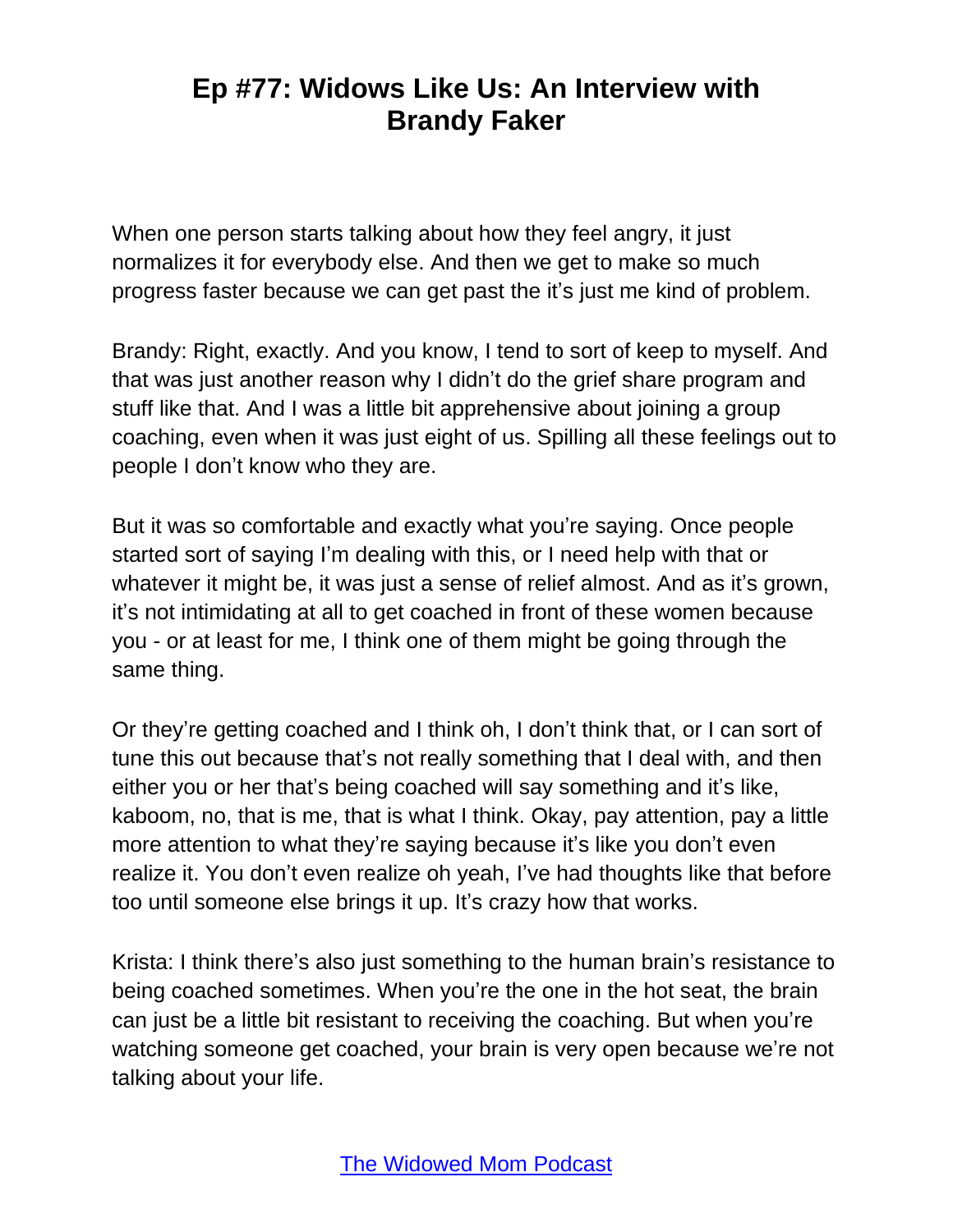And then it seems like it's easier. Okay, so you did the initial group, then you went through and did the masters group. So you've already done the masters. And then you had a little epiphany, which was fun to watch you have. And now you're headed towards becoming a coach.

Brandy: Yeah, it just blows my mind. It just blows my mind. You know what, at this point in my life, I'm just going with it. That's sort of my new mantra. Just sort of go with it. I have always wanted to help people, became a nurse, did it that way. Always felt like I could do more. But I didn't know what that meant.

Then he passed away and oddly enough, there was somebody there with me at the hospital when he passed and she drove me home. A friend. She's like, you can't drive, I need to drive you home. So we're driving down the road and I remember exactly where we were when I said okay, I have got to figure out how to bring something good out of this.

And it's been a few hours, and I said it out loud to her, and I'm like, I have no idea what that means, but I've got to do something. It's like I'm trying to, I don't know, force a good out of a bad. So that's always kind of stuck with me. Then I go through the program the first six months, and then it was so amazing that the eight of us wanted more.

So we're like, Krista, give us more, we got to have more, we got to have more. So then we sign up for the next six months, so amazing. I mean, really life-changing stuff. And then I just, I don't know, it just came to me. I'm like, oh, what if I tried to go through the certification program? I could do that I think.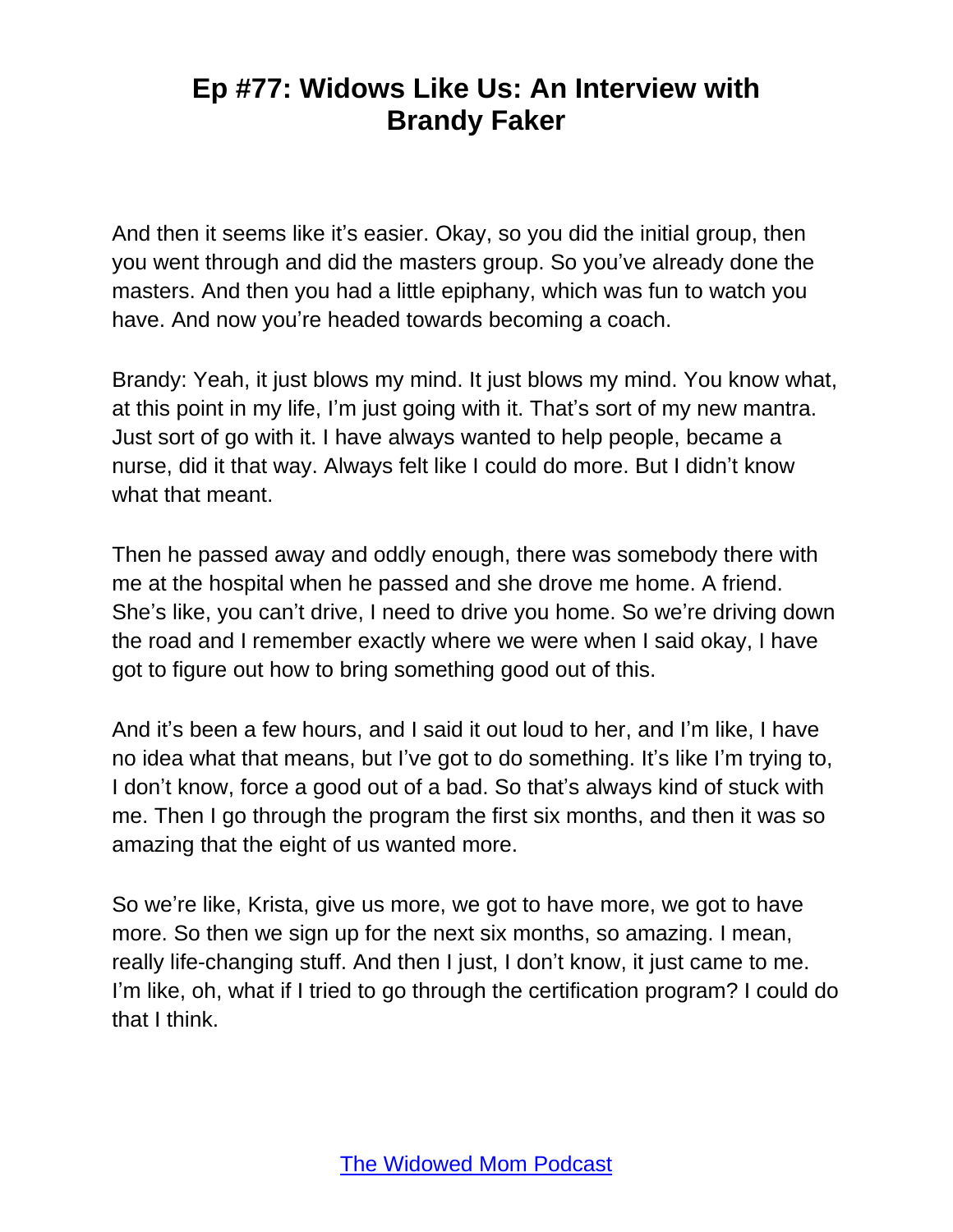And of course, then I'm like, could I do that? I don't know if I could do that. And I had all these reasons of why that is just a terrible idea. And I just thought like, I'm just going to do it. I'm just going to do it and see what happens. And so here we are.

Krista: Here we are.

Brandy: Here we are. So we'll see. The program hasn't started yet but I'm super excited about it. A little bit nervous of course, but…

Krista: You have a human brain; you're supposed to be nervous. You're doing something you've never done before. If you weren't nervous, I would be concerned.

Brandy: Well, don't be concerned because I'm nervous. But more than that, it's like I can be nervous, I can still go through this. I can stumble and fall and that would be fine. But this is what I think - this is my helping. This might be exactly what I've been looking for all this time, when I felt like even before he passed, when I felt like I could be helping people more than what I do. This could be it. We'll see.

Krista: I love it. It's been really fun to watch. I just literally sometimes shake my head when I think about what I do for a living, this work is powerful for all of those I get to do it with, but it's also just so powerful for me to witness it and be a part of it and watch someone's life change and then watch their kid's life change. crazy. Never saw that coming.

It's kind of like before Todd passed, you would have never seen any of this for yourself. I never saw any of this before Hugo died. Never. Was there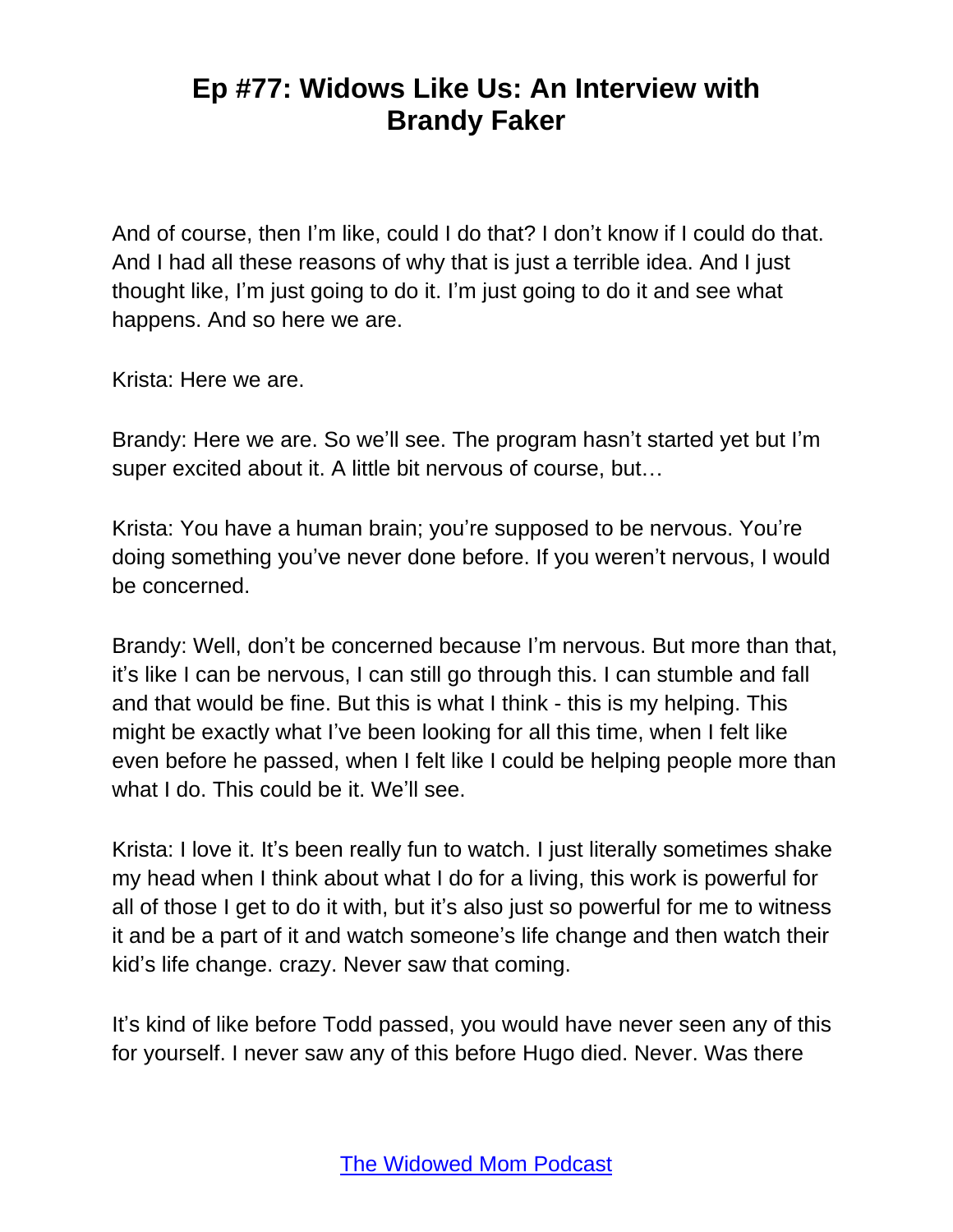anything, before we close, that you had wanted to tell people? Advice or anything you wish we had talked about?

Brandy: For so long, when I was following that social media of yours and you would say life can be good, you can love your life, even though this has happened. And I remember thinking well, how am I going to do that? Is that just a bunch of hocus pocus?

And now, going through the program, it really is real. I remember my mom even said not long ago, she's like, when you first signed up for that life coaching program, she's like, I thought that - she actually used the words hocus pocus. She said I thought that that was a bunch of hocus pocus and I just thought what is she doing now? Like oh my goodness, here we go on this crazy journey.

And now she said I am so glad you did that. You have completely changed. I mean, your whole demeanor, the way you look at things, everything has completely changed. And so I guess my one takeaway is yes, this horrible, horrific thing has happened, there are no words to describe how awful it is. But yet, you can still make choices that make your life wonderful even though this thing has occurred, which is great, right? If we didn't have that, where would we be? I would be right back…

Krista: Settling for a mediocre new normal is where most of us would be. Going through the motions.

Brandy: Yeah, you got to get used to your new normal. And I just am so thankful every day that I listened to that little, small voice that said just talk to her on the phone and see what she says. And going back to reading my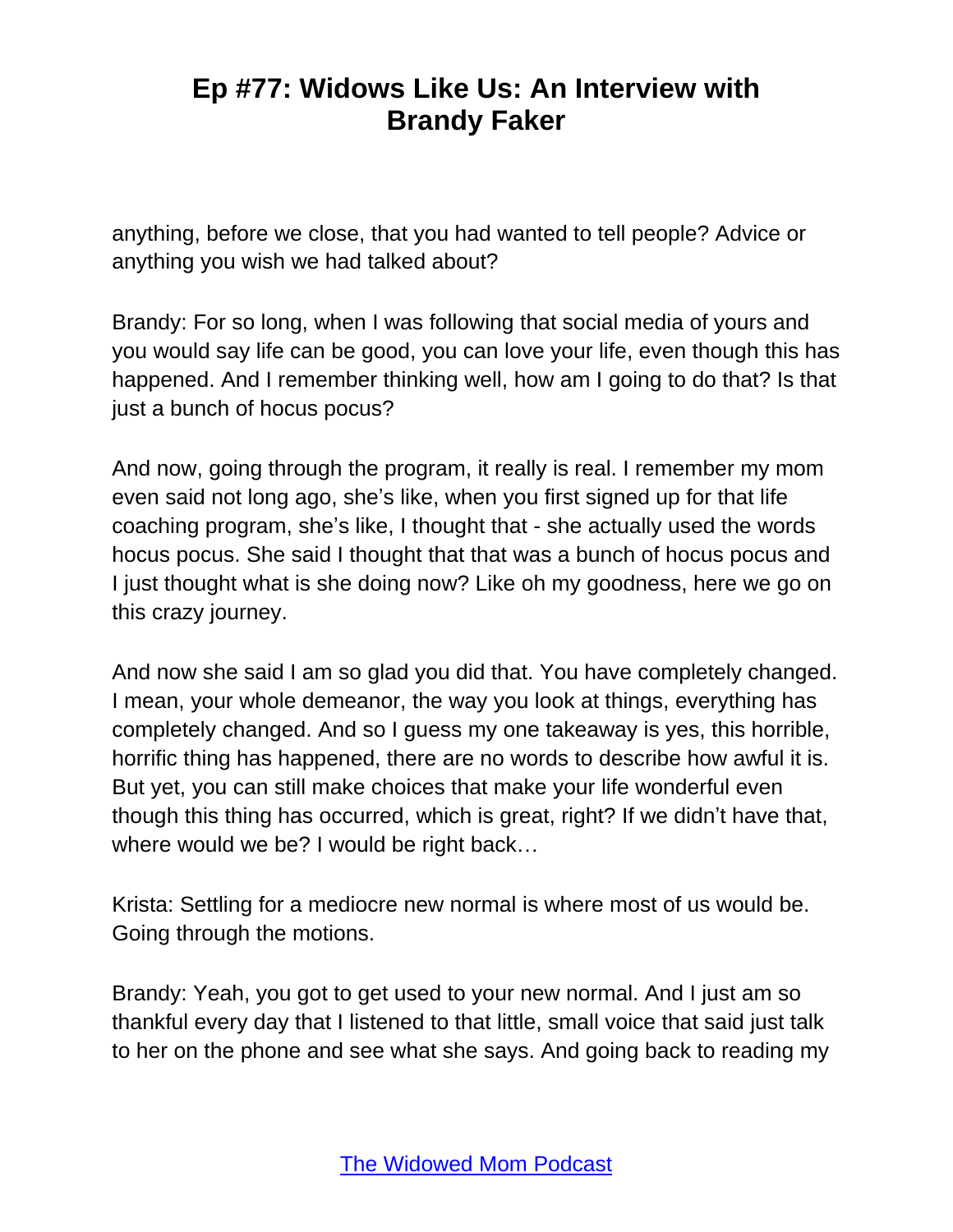Bible, being a Christian and all that, once I got into the program and I really started changing, I thought - it was like a lightbulb.

I was like, oh my goodness, yes, I have all of that, but I really think that god sent me on this path to find your program. It's like, this is what I needed. It wasn't that I had to go at it alone with church and a Bible and my faith. Yeah, I can bring that along, put it into this program, and come out amazing. It's been great.

Krista: Yeah. And the reason and then we can close, but the reason you have experienced so much change isn't just because of the program. The program is there, but you have worked it. You have shown up to the calls. You have allowed yourself to be coached and you have been coachable, and you have done the work on yourself.

It's not like a magic pill where you just pay and then poof, everything changes. It's not that at all, and that's why I think the transformation for you is just so obvious because you did the work.

Brandy: Yeah, I did the work. And you know, there was some of the work I, to be honest, didn't want to do. And when that creeped in, I knew that that was an area that really needed work. It's like - and even for a while way on into the program, I remember thinking like, I'm not going to model thought - I don't need to model thoughts. I got this.

And it's interesting because I really didn't have it. My brain was just telling me, you're good now, we're good, you don't need to keep doing this, we're good right where we are. And I believed it for a while.

Krista: What made you switch? What made you decide that you did want it?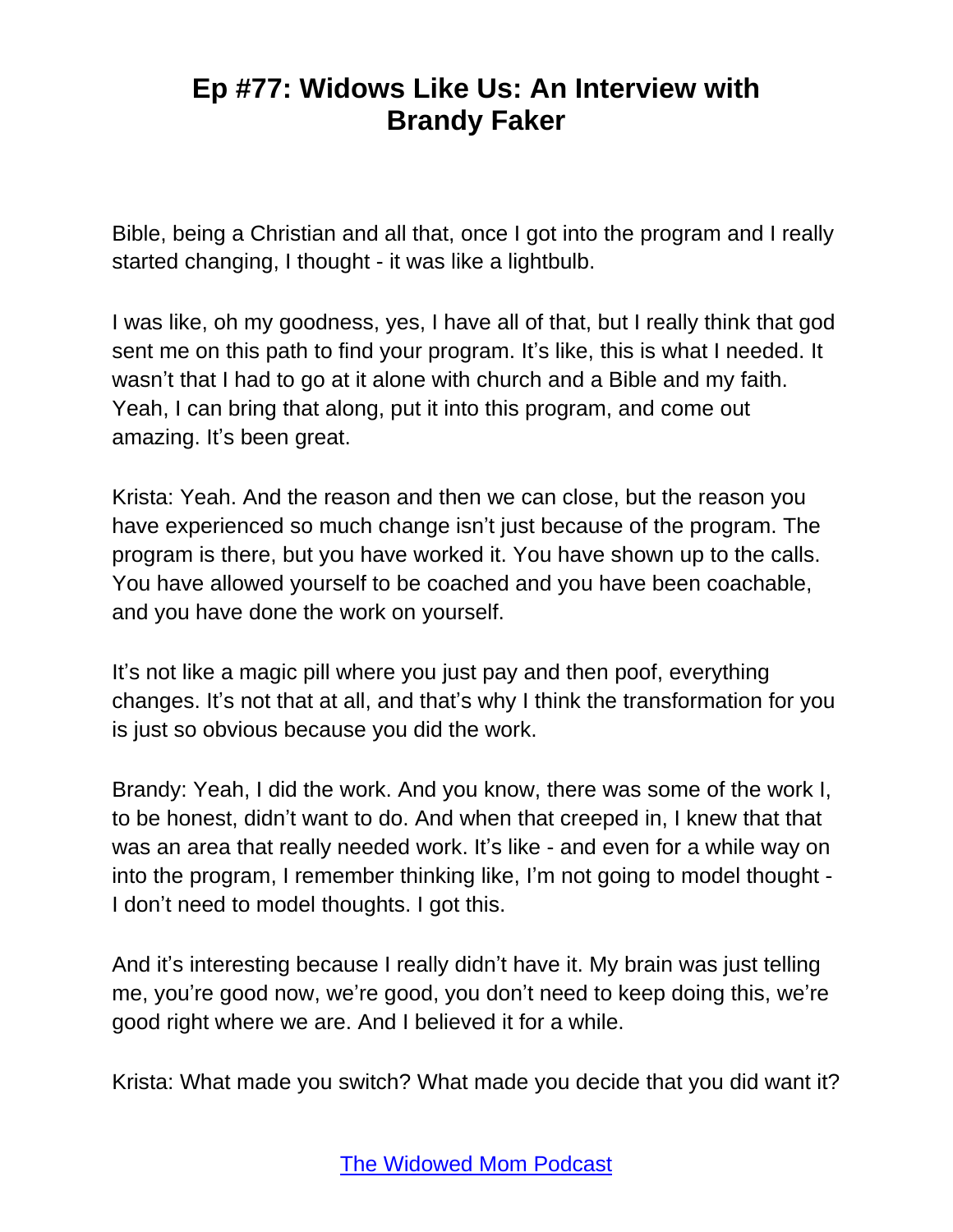Brandy: I realized that I started falling back into those patterns, into the anger patterns, into the frustration, into the thoughts of I don't have enough time, so I would whiz around the house like a crazy person trying to get all this stuff done. And again, where do I see it? It comes out in my son. The way he acts.

And then when he started sort of with the tantrums again, I thought okay, what's gone wrong here? We were so good for so many months, and now we're not and what is it? And then I realized, oh, I've been telling myself you're good with the program, with the work, you don't need to keep doing the thought work.

And then when I got back into it, the way that I showed up for him changed and then therefore he changed. And I'm glad I went through that process because otherwise, it just sort of verified for me yes, this works, this is working, and you need to keep doing it. You just can't stop. You can't think or I don't want to think I got this, I'm good, I can just do models in my head or I can - I don't need to do the thought work.

Krista: Yeah, it is something that - I don't think you have to be in a program for the rest of your life, but mind management, emotional management, it does take purposeful effort. And if we can set ourselves up with the tools that we need and a routine that works for us and continue to prioritize our own mental wellbeing in that way, then we will reap the benefits, which you are.

Brandy: Exactly.

Krista: Thank you so much for coming on the podcast.